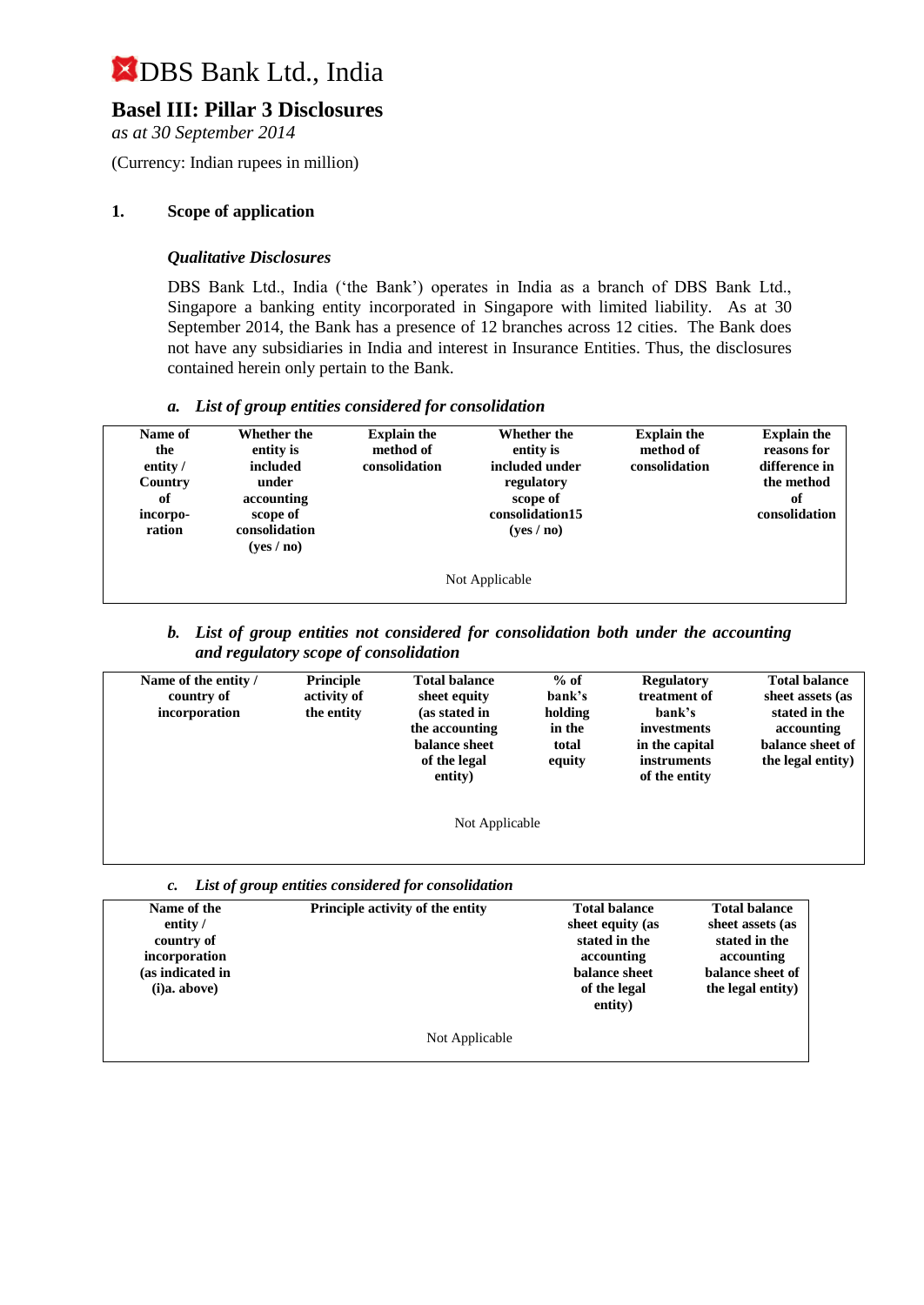### **Basel III: Pillar 3 Disclosures** *(Continued)*

*as at 30 September 2014*

(Currency: Indian rupees in million)

#### **1. Scope of application** *(continued)*

*Quantitative Disclosures (continued)*

*d. The aggregate amount of capital deficiencies in all subsidiaries which are not included in the regulatory scope of consolidation i.e. that are deducted:*

| Name of the<br>subsidiaries /<br>country of<br>incorporation | <b>Principle activity of the</b><br>entity | <b>Total balance sheet equity</b><br>(as stated in the accounting)<br>balance sheet of the legal<br>entity) | $%$ of bank's<br>holding in the<br>total equity | Capital<br>deficiencies |
|--------------------------------------------------------------|--------------------------------------------|-------------------------------------------------------------------------------------------------------------|-------------------------------------------------|-------------------------|
|                                                              |                                            | Not Applicable                                                                                              |                                                 |                         |

*e. The aggregate amounts (e.g. current book value) of the bank's total interests in insurance entities, which are risk-weighted:*

| Name of the<br>insurance<br>entities /<br>country of<br>incorporation | <b>Principle activity of the</b><br>entity | <b>Total balance sheet</b><br>equity (as stated in<br>the accounting<br>balance sheet of the<br>legal entity) | $%$ of bank's<br>holding in the<br>total equity /<br>proportion of<br>voting power | <b>Quantitative impact</b><br>on regulatory<br>capital of using risk<br>weighting method<br>versus using the full<br>deduction method |
|-----------------------------------------------------------------------|--------------------------------------------|---------------------------------------------------------------------------------------------------------------|------------------------------------------------------------------------------------|---------------------------------------------------------------------------------------------------------------------------------------|
|                                                                       |                                            | Not Applicable                                                                                                |                                                                                    |                                                                                                                                       |

*f. Any restrictions or impediments on transfer of funds or regulatory capital within the banking group:*

There are no restrictions or impediments on transfer of funds or regulatory capital within the banking group.

#### **2. Capital Adequacy**

#### *Qualitative disclosures*

The CRAR of the Bank as at  $30<sup>th</sup>$  September is 14.12% as computed under Basel III norms, which is higher than the minimum regulatory CRAR requirement of 9%.

The Bank's capital management framework is guided by the existing capital position, financial estimates including level of NPA, provision for NPA, proposed growth and strategic direction. Growth opportunities have resulted in an increasing and continuing need to focus on the effective management of risk, and commensurate capital to bear that risk. The Bank carefully assesses its growth opportunities relative to the capital available to support them, particularly in the light of the economic environment and capital requirements under Basel III. The Bank maintains a strong discipline over capital allocation and ensuring that returns on investment cover capital costs.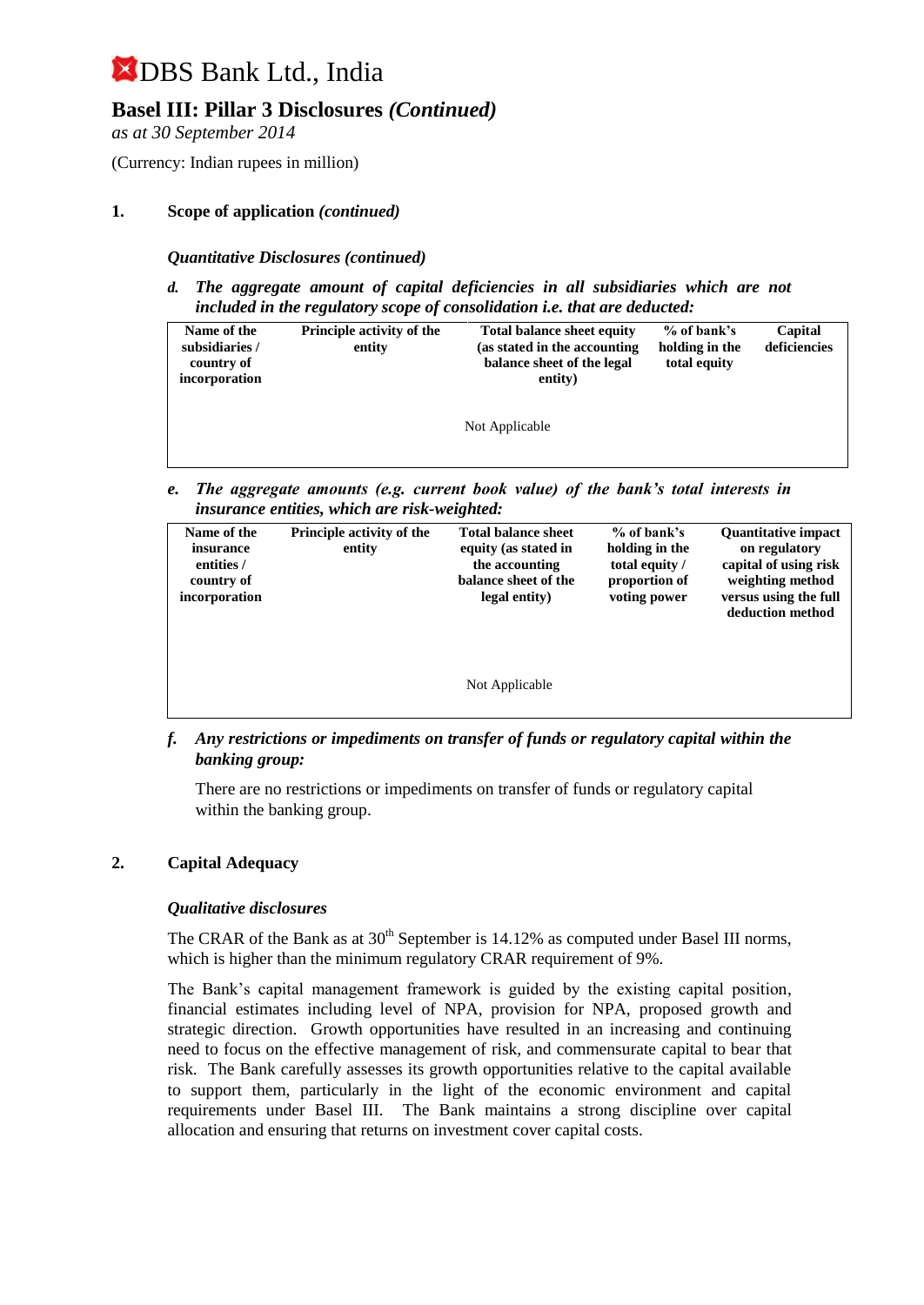## **Basel III: Pillar 3 Disclosures** *(Continued)*

*as at 30 September 2014*

(Currency: Indian rupees in million)

#### **2. Capital Adequacy** *(Continued)*

#### *Quantitative disclosures*

|              | <b>Particulars</b>                                                       | <b>30 Sep 14</b> |
|--------------|--------------------------------------------------------------------------|------------------|
| A            | Capital requirements for Credit Risk (Standardised Approach)             | 18,956           |
| B            | Capital requirements for Market Risk (Standardised Duration<br>Approach) |                  |
|              | Interest rate risk                                                       | 3,087            |
|              | Foreign exchange risk<br>$\qquad \qquad -$                               | 585              |
|              | Equity risk<br>$\overline{\phantom{a}}$                                  |                  |
|              | CVA charge                                                               | 1,853            |
| $\mathsf{C}$ | Capital requirements for Operational risk (Basic Indicator<br>Approach)  | 1,630            |
| D            | CET1 Capital Ratio (%)                                                   | 11.93%           |
| E            | Tier1 Capital Ratio (%)                                                  | 11.93%           |
| F            | Total Capital Ratio (%)                                                  | 14.12%           |

#### **3. General Disclosures**

As part of overall corporate governance, the Group Board has approved a comprehensive Integrated Risk Framework covering risk governance for all risk types and for all entities within the Group, including India. This framework defines authority levels, oversight responsibilities, policy structures and risk appetite limits to manage the risks that arise in connection with the use of financial instruments. On a day-to-day basis, business units have primary responsibility for managing specific risk exposures while Risk Management Group (RMG) exercises independent risk oversight on the Group as a whole. RMG is the central resource for quantifying and managing the portfolio of risks taken by the Group as a whole.

#### *A) General Disclosures for Credit Risk*

#### *Qualitative Disclosures*

#### **Credit Risk Management Policy**

The credit policies and basic procedures of the Bank relating to its lending activities are contained in the Local Credit / Loan Policy of the Bank, Core Credit Policy at Singapore and the Credit Manual. These are based on the general credit principles, directives / guidelines issued by the RBI from time to time as well as instructions and guidelines of DBS Bank Ltd, Singapore (hereinafter referred to as 'the Head Office'). In the unlikely event of any conflict amongst the RBI guidelines and Head Office Guidelines, the more conservative policy / guideline is followed.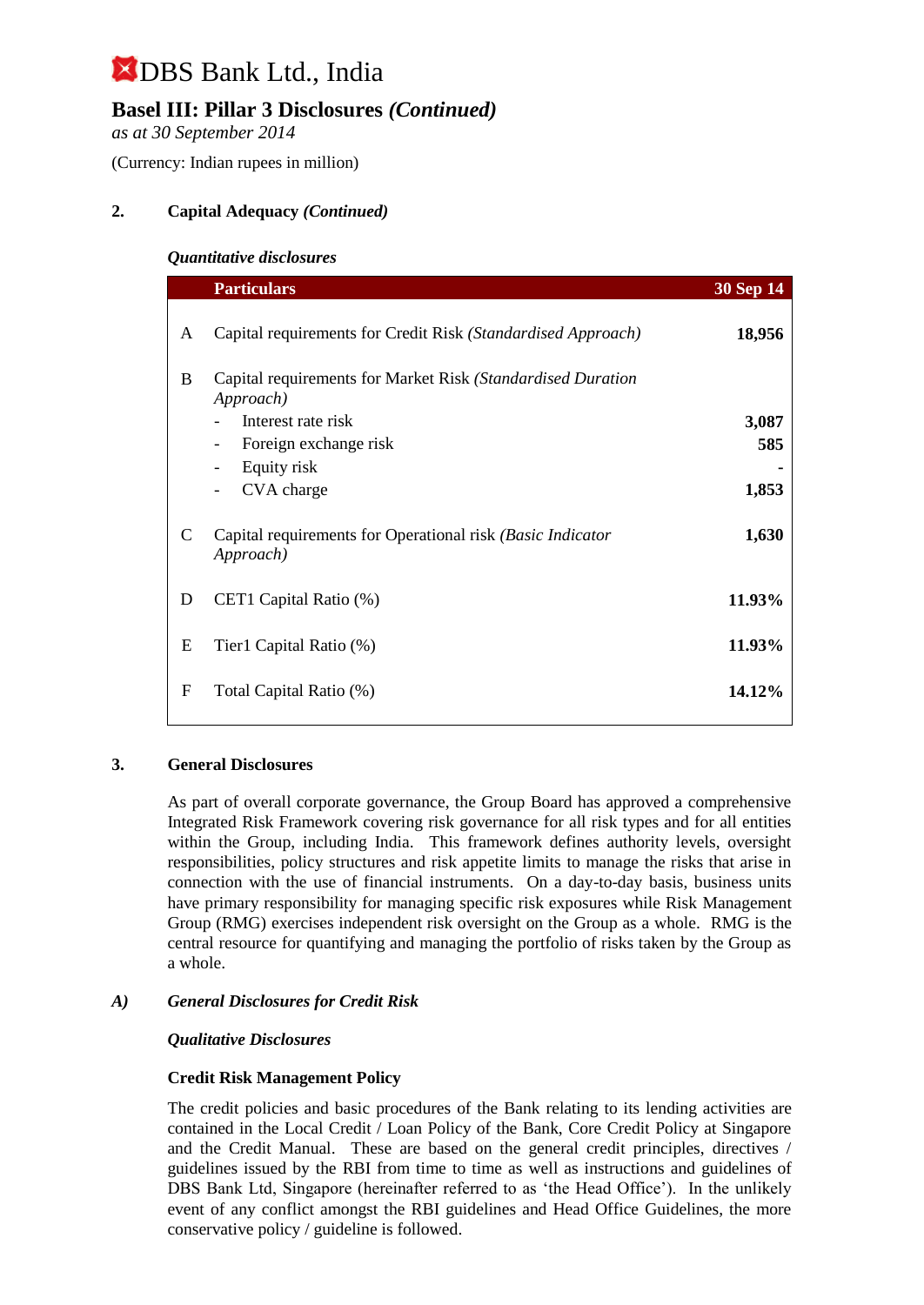**Basel III: Pillar 3 Disclosures** *(Continued)*

*as at 30 September 2014*

(Currency: Indian rupees in million)

#### **3. General Disclosures** *(Continued)*

The Core Credit Policy and the Credit / Loan policy outlines the Bank's approach to Credit Risk Management and sets out the rules and guidelines under which the Bank would develop and grows its lending business. These policies provide guidance to the Bank's Corporate Banking, SME Banking and Financial Institutions Group to manage the growth of their portfolio of customer assets in line with the Bank's credit culture and profitability objectives, taking into account the capital needed to support the growth.

Supplementary policies to the main Core Credit Policy and the Credit / Loan policy have also been laid out, for certain types of lending and credit-related operations. These include subject specific policies relating to risk ratings, Default policy, Specialized Lending etc., as well as guidelines for Real Estate lending, NBFC lending, hedging of FX exposures, credit risk mitigation, sectoral and individual / group borrower limits, bridge loans, bill discounting, etc.

Responsibility for monitoring post-approval conditions and risk reporting resides with the Credit Control Unit (CCU), which reports in to Head of CCU in Singapore, with local oversight of the Senior Risk Executive (SRE) in India. The Risk Based Supervision (RBS) submission to RBI contains further details on the same.

Advances are classified into performing and non-performing advances (NPAs) as per RBI guidelines as well as MAS Guidelines. NPA's are further classified into sub-standard, doubtful and loss assets based on the criteria stipulated by RBI as well as MAS, using the more conservative approach wherever there is a difference.

#### *Quantitative Disclosures*

#### **Credit Exposure**

| <b>Particulars</b>                    |  |  | 30 Sep 14     |
|---------------------------------------|--|--|---------------|
| Fund Based (Gross Advances)           |  |  | 168,040       |
| Non Fund Based *                      |  |  | 208,817       |
| $\mathbf{r}$ . The state $\mathbf{r}$ |  |  | $\sim$ $\sim$ |

\* The amount includes trade exposures after applying credit conversion factor and Credit equivalent of FX/derivative exposures.

The Bank does not have overseas operations and hence exposures are restricted to the domestic segment.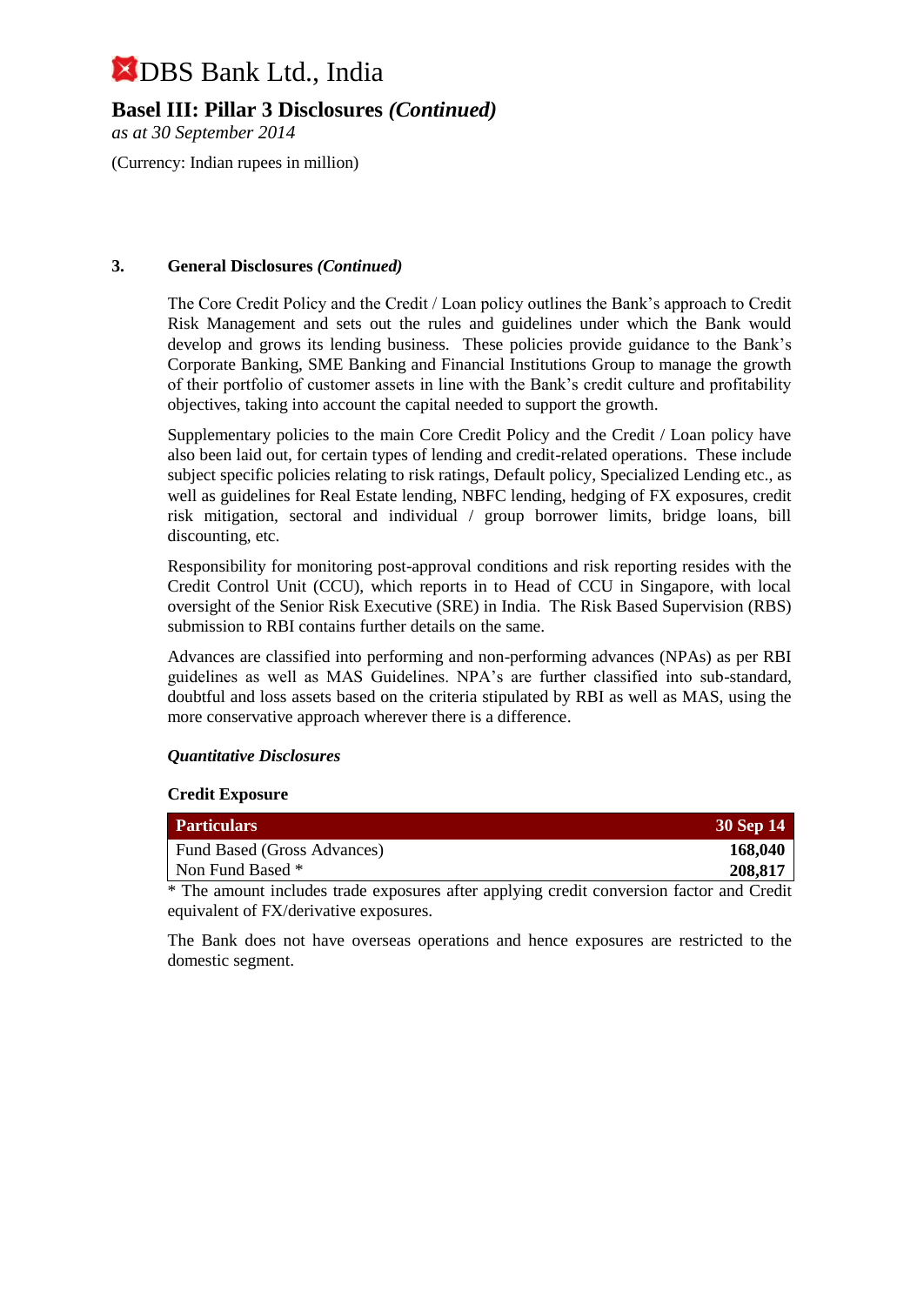## **Basel III: Pillar 3 Disclosures** *(Continued)*

*as at 30 September 2014*

(Currency: Indian rupees in million)

#### **3. General Disclosures** *(Continued)*

#### *Quantitative Disclosures (Continued)*

#### **Industry wise Exposures (Fund Based Advances)**

| <b>Industry</b>                                                           | $30$ Sep $14$ |
|---------------------------------------------------------------------------|---------------|
| <b>Advances backed by Banks</b>                                           | 43,996        |
| <b>Construction (including Real Estate)</b>                               | 23,254        |
| Basic Metal & Metal products - Iron and Steel                             | 12,379        |
| Chemicals and Chemical Products (Dyes, Paints, etc.) - Drugs and          | 9,138         |
| Pharmaceuticals                                                           |               |
| All Engineering - Others                                                  | 7,708         |
| Other Industries                                                          | 6,810         |
| Chemicals and Chemical Products (Dyes, Paints, etc.) - Others             | 6,230         |
| Infrastructure - Transport - Roadways                                     | 5,777         |
| Food Processing - Edible Oils and Vanaspati                               | 5,300         |
| Water sanitation                                                          | 4,796         |
| <b>Beverages</b>                                                          | 4,579         |
| Vehicles, Vehicle Parts and Transport Equipments                          | 4,109         |
| Infrastructure - Electricity (generation-transportation and distribution) | 3,930         |
| Paper and Paper Products                                                  | 3,914         |
| <b>Trading Activity</b>                                                   | 2,638         |
| All Engineering - Electronics                                             | 2,572         |
| <b>Professional Services</b>                                              | 2,455         |
| Chemicals and Chemical Products (Dyes, Paints, etc.) - Fertilisers        | 2,359         |
| Rubber, Plastic and their Products                                        | 2,279         |
| Food Processing - Others                                                  | 1,887         |
| Mining and Quarrying - Others                                             | 1,785         |
| <b>Computer Software</b>                                                  | 1,779         |
| <b>Other Services</b>                                                     | 1,653         |
| <b>Textiles - Others</b>                                                  | 1,089         |
| <b>Textiles - Cotton</b>                                                  | 936           |
| <b>Metal and Metal Products</b>                                           | 874           |
| Coal                                                                      | 680           |
| Non-Banking Financial Institutions/Companies                              | 663           |
| Infrastructure - Telecommunication                                        | 521           |
| Transport                                                                 | 376           |
| Cement and Cement Products                                                | 343           |
| Glass & Glassware                                                         | 298           |
| Wood and Wood Products                                                    | 267           |
| Infrastructure - Energy - others                                          | 262           |
| Tea                                                                       | 260           |
| Retail Trade                                                              | 102           |
| <b>Infrastructure - Transport - Waterways</b>                             | 35            |
| <b>Retail Others</b>                                                      | 6             |
| <b>Residual Advances</b>                                                  |               |
| <b>Total Credit Exposure</b>                                              | 168,040       |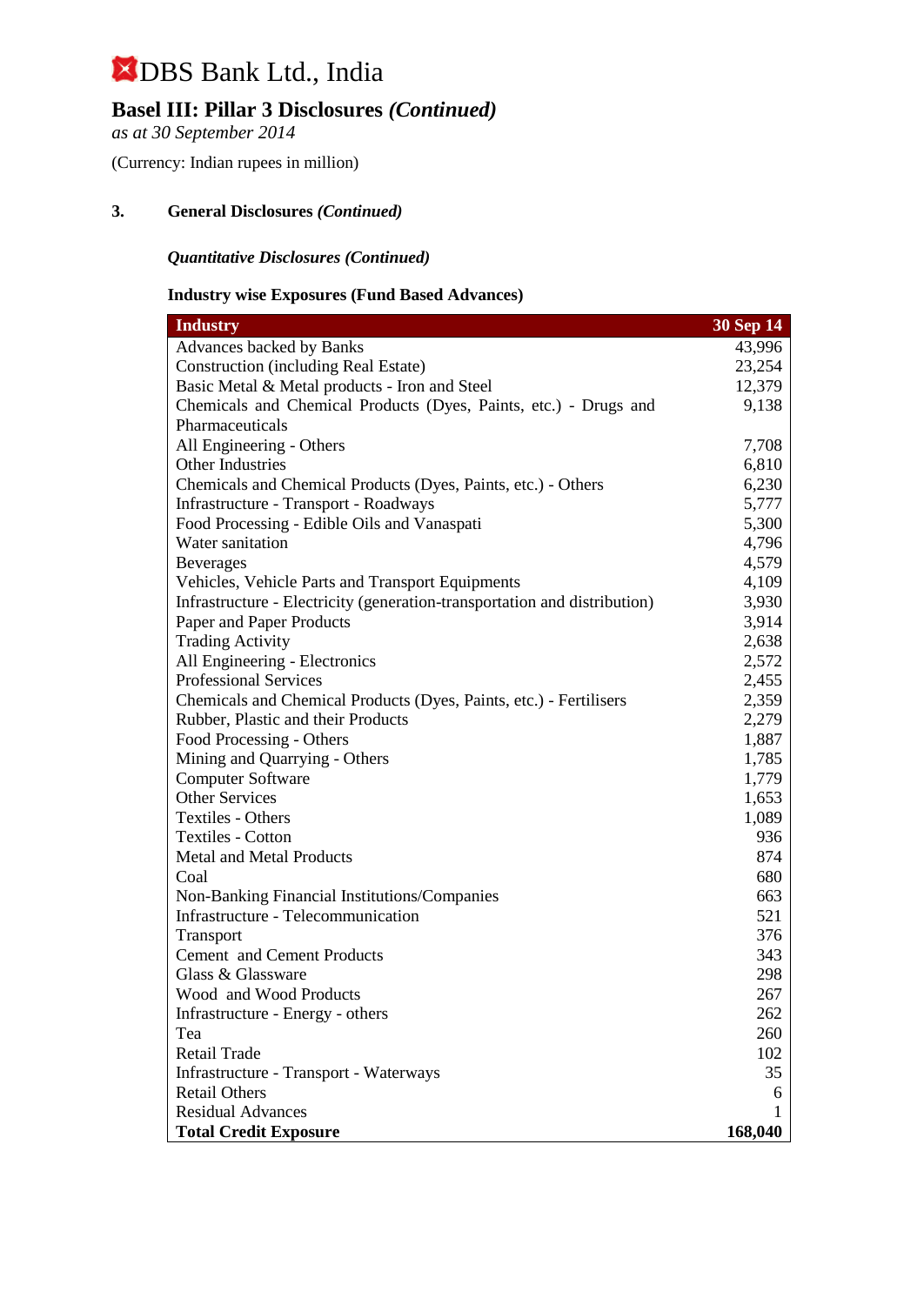### **Basel III: Pillar 3 Disclosures** *(Continued)*

*as at 30 September 2014*

#### (Currency: Indian rupees in million)

**3. General Disclosures** *(Continued)*

#### *Quantitative Disclosures (Continued)*

#### **Industry wise Exposures (Non - Fund Based)\***

| <b>Industry</b>                                                          | 30 Sep 14 |
|--------------------------------------------------------------------------|-----------|
| Financial Institutions / Advances backed by Banks                        | 138,472   |
| <b>Trading Activity</b>                                                  | 8,752     |
| Infrastructure - Electrcity (generation-transportation and distribution) | 7,122     |
| Infrastructure - Energy - Oil/Gas/Liquefied Natural Gas (LNG) storage    | 5,822     |
| facility                                                                 |           |
| Chemicals and Chemical Products (Dyes, Paints, etc.) - Fertilisers       | 5,596     |
| Petroleum (non-infra), Coal Products (non-mining) and Nuclear Fuels      | 3,801     |
| <b>Retail Others</b>                                                     | 3,571     |
| Vehicles, Vehicle Parts and Transport Equipments                         | 3,091     |
| Infrastructure - Energy - others                                         | 2,618     |
| Non-Banking Financial Institutions/Companies                             | 2,572     |
| Infrastructure - Telecommunication                                       | 2,321     |
| Chemicals and Chemical Products (Dyes, Paints, etc.) - Others            | 2,279     |
| All Engineering - Others                                                 | 2,278     |
| Cement and Cement Products                                               | 2,176     |
| Construction                                                             | 2,118     |
| <b>Other Services</b>                                                    | 1,580     |
| Other Industries                                                         | 1,487     |
| Chemicals and Chemical Products (Dyes, Paints, etc.) - Drugs and         | 1,473     |
| Pharmaceuticals                                                          |           |
| Rubber, Plastic and their Products                                       | 1,339     |
| Basic Metal & Metal products - Iron and Steel                            | 1,299     |
| Food Processing - Edible Oils and Vanaspati                              | 1,272     |
| <b>Metal and Metal Products</b>                                          | 1,117     |
| <b>Transport Operators</b>                                               | 1,065     |
| Tourism, Hotel and Restaurants                                           | 888       |
| Paper and Paper Products                                                 | 688       |
| Infrastructure - Transport - Roadways                                    | 676       |
| <b>Professional Services</b>                                             | 547       |
| Mining and Quarrying - Others                                            | 441       |
| <b>Computer Software</b>                                                 | 417       |
| All Engineering - Electronics                                            | 304       |
| <b>Beverages</b>                                                         | 283       |
| Textiles - Others                                                        | 246       |
| Petro-chemicals                                                          | 222       |
| Food Processing - Others                                                 | 206       |
| Wholesale Trade (other than Food Procurement)                            | 184       |
| Glass & Glassware                                                        | 111       |
| Infrastructure - Water sanitation                                        | 109       |
| Coal                                                                     | 78        |
| <b>Textiles - Cotton</b>                                                 | 75        |
| Food Processing - Tea                                                    | 64        |
| Food processing - Coffee                                                 | 29        |
| Shipping                                                                 | 13        |
| Wood and Wood Products                                                   | 8         |
| Gems and Jewellery                                                       | 7         |
| <b>Total Credit Exposure</b>                                             | 208,817   |

\* The amount includes trade exposures after applying credit conversion factor and Credit equivalent of FX/derivative exposures.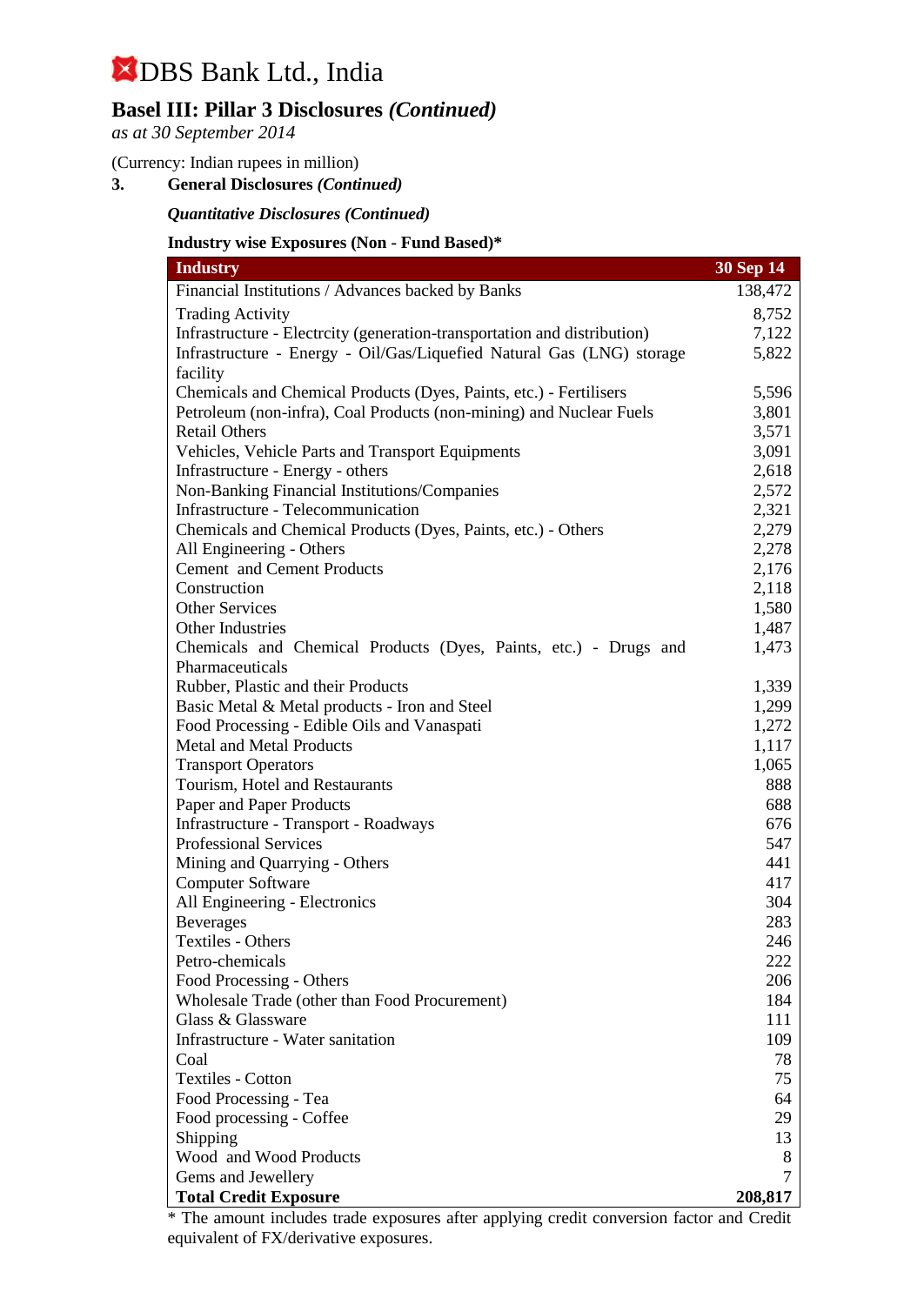## **Basel III: Pillar 3 Disclosures** *(Continued)*

*as at 30 September 2014*

(Currency: Indian rupees in million)

#### **3. General Disclosures** *(Continued)*

#### **Maturity of Assets as at 30 September 2014**

| <b>Particulars</b>   | <b>Cash</b> | <b>Balance with</b><br><b>RBI</b> | <b>Balance with</b><br><b>Banks</b> | <b>Investments</b> | Loans $\&$<br><b>Advances</b> | <b>Fixed</b><br><b>Assets</b> | <b>Other</b><br><b>Assets</b> |
|----------------------|-------------|-----------------------------------|-------------------------------------|--------------------|-------------------------------|-------------------------------|-------------------------------|
|                      |             |                                   |                                     |                    |                               |                               |                               |
| 1 day                | 35          | 148                               | 2,694                               | 63,073             | 20,712                        |                               | 752                           |
| $2-7$ days           |             | 1,001                             | $\boldsymbol{0}$                    | 1,794              | 1,926                         | $\overline{\phantom{a}}$      | 30                            |
| $8-14$ Days          |             | 246                               | $\boldsymbol{0}$                    | 3,647              | 13,903                        | $\overline{\phantom{a}}$      | 96                            |
| $15-28$ Days         |             | 811                               | $\overline{0}$                      | 6,476              | 34,065                        |                               | 225                           |
| 29 Days-3 Months     |             | 1,065                             | 926                                 | 29,100             | 25,391                        |                               | 406                           |
| 3-6 Months           |             | 280                               | $\boldsymbol{0}$                    | 31,954             | 19,967                        | $\overline{\phantom{a}}$      | 409                           |
| $6$ Months $-1$ Year |             | 653                               | $\overline{0}$                      | 4,676              | 6,298                         | $\overline{\phantom{a}}$      | 209                           |
| $1-3$ Years          |             | 374                               | $\boldsymbol{0}$                    | 8,342              | 17,609                        | $\overline{\phantom{a}}$      | 534                           |
| 3–5Years             |             | 20                                | $\boldsymbol{0}$                    | 128                | 13,828                        |                               | 190                           |
| Over 5Years          |             | 2,827                             | $\overline{0}$                      | 13,926             | 5,549                         | 461                           | 61,775                        |
| <b>Total</b>         | 35          | 7,425                             | 3,620                               | 163,116            | 159,248                       | 461                           | 64,626                        |

The classification of assets and liabilities under the different maturity buckets are compiled by management on the same estimates and assumptions as used by the Bank for compiling the returns submitted to RBI.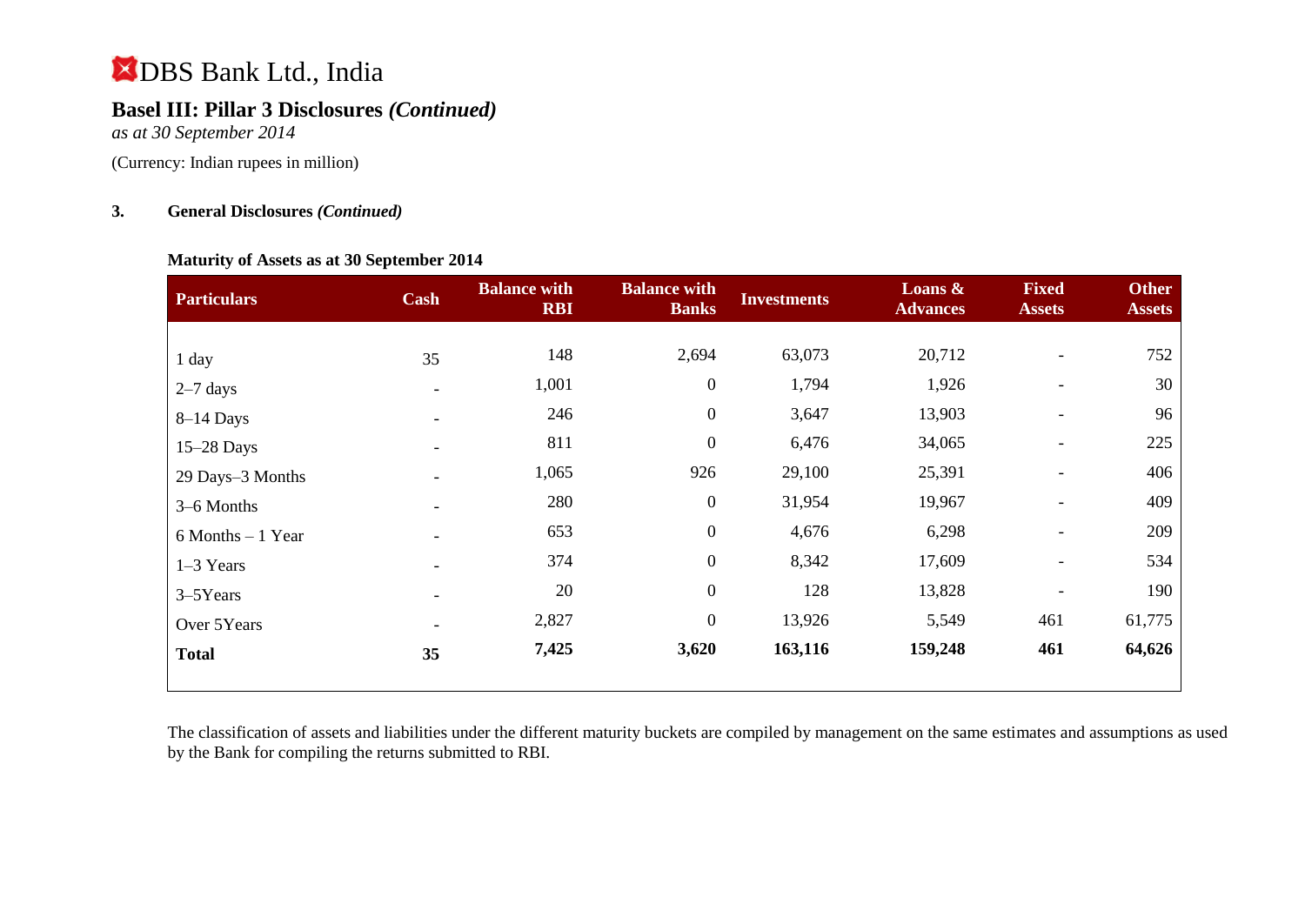### **Basel III: Pillar 3 Disclosures** *(Continued)*

*as at 30 September 2014*

#### (Currency: Indian rupees in million)

**3. General Disclosures** *(Continued)*

#### **Classification of NPA's**

| <b>Particulars</b>     | 30 Sep 14 |
|------------------------|-----------|
|                        |           |
| Amount of NPAs (Gross) | 22,840    |
| Substandard            | 16,263    |
| Doubtful 1             | 5,055     |
| Doubtful 2             | 1,522     |
| Doubtful 3             |           |
| Loss                   |           |

#### **Movement of NPAs and Provision for NPAs**

|             | <b>Particulars</b>                                                                                                                                                                                      | <b>30 Sep 14</b>                   |
|-------------|---------------------------------------------------------------------------------------------------------------------------------------------------------------------------------------------------------|------------------------------------|
| A<br>B      | Amount of NPAs (Gross)<br><b>Net NPAs</b>                                                                                                                                                               | 22,840<br>14,048                   |
| $\mathbf C$ | <b>NPA Ratios</b><br>Gross NPAs to gross advances (%)<br>Net NPAs to net advances (%)                                                                                                                   | 13.59%<br>8.82%                    |
| D           | Movement of NPAs (Gross)<br>Opening balance as of the beginning of the financial year<br>Additions<br>Reductions on account of recoveries/write - offs<br>Closing balance                               | 21,156<br>2,686<br>1,002<br>22,840 |
| E           | Movement of Provision for NPAs<br>Opening balance as of the beginning of the financial year<br>Provision made during the year<br>Write $-$ offs / Write $-$ back of excess provision<br>Closing balance | 5,716<br>3,220<br>144<br>8,792     |

Amount of Non-Performing Investments and amount of provisions held for nonperforming investments:INR Nil

**Movement in Provisions Held towards Depreciation on Investments**

| <b>Particulars</b>                                                | <b>30 Sep 14</b> |
|-------------------------------------------------------------------|------------------|
|                                                                   |                  |
| <b>Opening Balance</b>                                            | 191              |
| Add: Provisions Made During the Year                              | 156              |
| Less: Write off / Write back of Excess provisions during the Year |                  |
| <b>Closing Balance</b>                                            | 347              |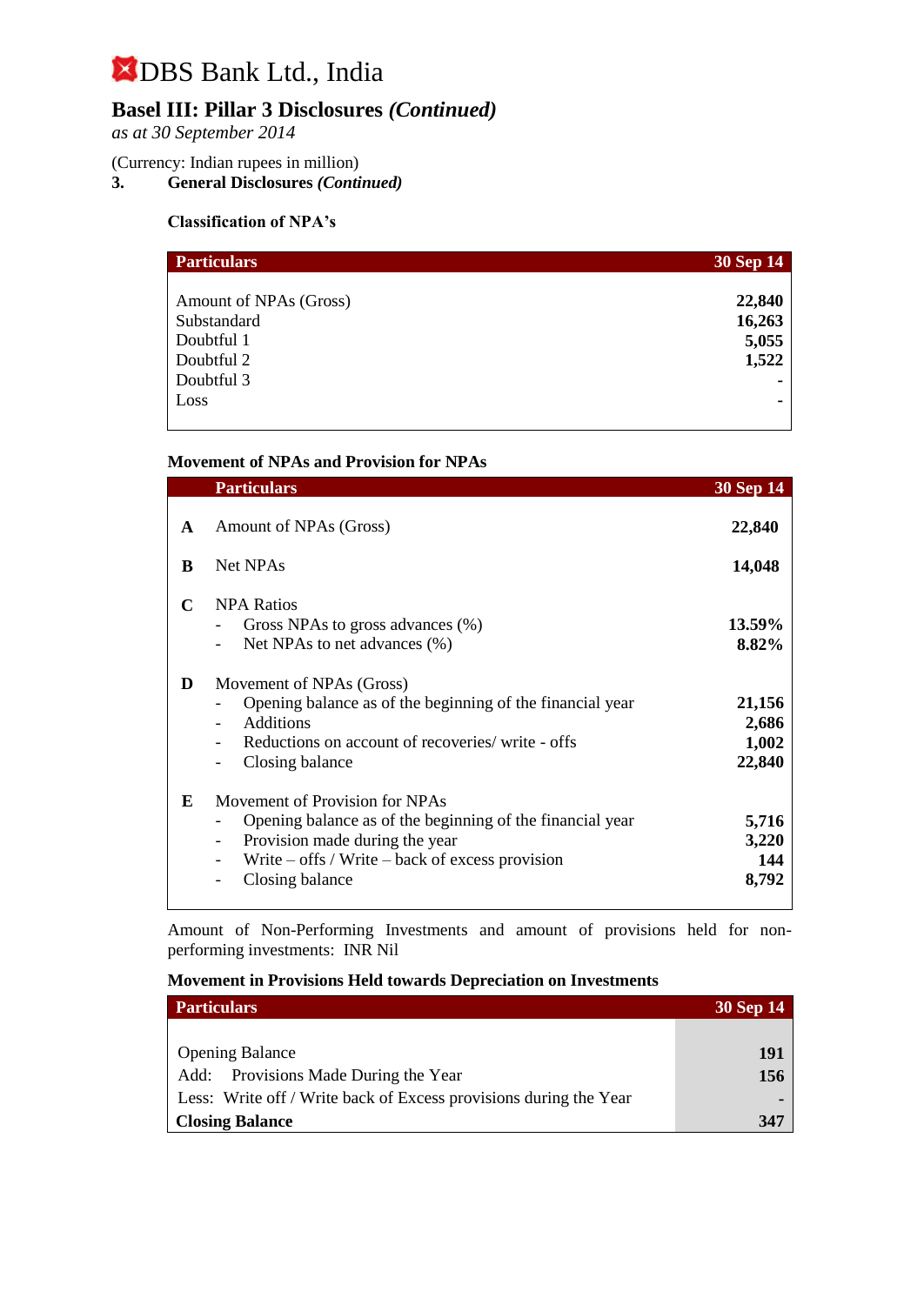### **Basel III: Pillar 3 Disclosures** *(Continued)*

*as at 30 September 2014*

(Currency: Indian rupees in million)

#### **4. Disclosures for Credit Risk: Portfolios subject to Standardised approach**

#### *Qualitative Disclosures*

Currently based on our clientele, ratings of the following agencies have been used i.e. CARE, CRISIL, India Ratings and Research Private Ltd., ICRA, Brickwork, SME Rating Agency Pvt Ltd (SMERA), Standards & Poors, Moody's and Fitch for all exposures. The Bank assigns Long term credit ratings accorded by the chosen credit rating agencies for assets which have a contractual maturity of more than one year. However, in accordance with RBI guidelines, the Bank classifies all cash credit exposures as long term exposures and accordingly the long term ratings accorded by the chosen credit rating agencies are assigned. Currently the Bank uses issuer ratings. In accordance with RBI guidelines, for risk-weighting purposes, short-term ratings are deemed to be issue-specific.

#### *Quantitative Disclosures*

Categorization of Advances (outstanding net of provisions) classified on the basis of Risk Weightage is provided below:

| <b>Particulars</b>    | 30 Sep 14 |
|-----------------------|-----------|
| $< 100 %$ Risk Weight | 81,373    |
| 100 % Risk Weight     | 50,708    |
| $> 100\%$ Risk Weight | 27,167    |
| <b>Total</b>          | 159,248   |

#### **5. Disclosures for Credit Risk Mitigation on Standardised approach**

#### *Qualitative Disclosures*

This is detailed in our policy on Credit Risk Mitigation techniques and Collateral Management.

#### *Quantitative Disclosures*

As of 30th September 2014, the Bank has not availed of Credit Mitigation techniques.

#### **6. Disclosure on Securitisation for Standardised approach**

#### **Objective:**

DBS Bank's primary objective of investment in securitisation transactions is to meet its Priority Sector Lending requirement.

#### **Key Risks Involved**

#### *Credit Risk*

- Rise in default rates in the underlying portfolios
- Adequacy of credit enhancement to cover default risk in the pool portfolio
- Deteriorating financial performance of the originator or default by originator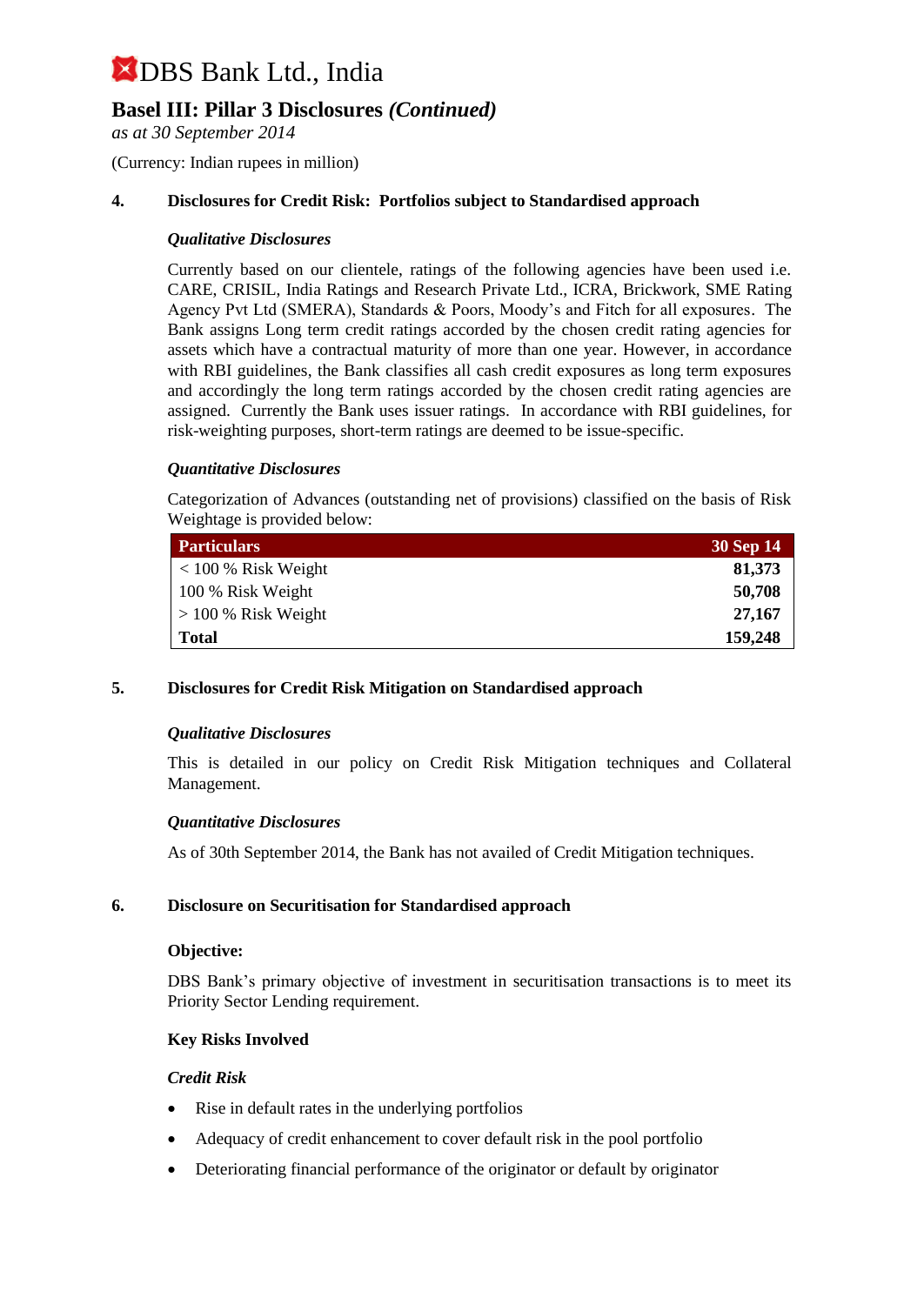### **Basel III: Pillar 3 Disclosures** *(Continued)*

*as at 30 September 2014*

(Currency: Indian rupees in million)

#### **6. Disclosure on Securitisation for Standardised approach (Continued)**

#### *Prepayment Risk*

 Rise in prepayment rates due to fall in rate of interest rates or rise in income levels of the borrowers.

#### *Market Risk*

- Fall in credit rating of the PTC issue will result in decline in the market value of the PTC security.
- Downgrade in rating of Servicer/Originator will result in decline in the market value of the PTC security.
- High utilisation of credit enhancements will result in decline in the market value of the PTC security

#### *Liquidity Risk*

 Drying up of liquidity in the PTC market will make it difficult for the bank to sell the investments in case of high credit, market or comingling risk. In such a situation, there would be a high cost involved, if we were to exit the position.

#### *Comingling Risk*

- The loan payments are paid directly by the obligors to the servicer at the end of each month. The servicer keeps the payments before the payout date of the PTC notes which exposes the monthly collections to comingling risk.
- There are also other risks which include performance risk of the collection and processing agent, and regulatory and legal risk.

#### **Roles played by the Bank**

As part of the securitsation programme, DBS Bank has played the role of an investor i.e. acquiring investment grade securitised debt instruments backed by financial assets originated by third parties.

#### *Processes in place to monitor change in risks of securitisation exposures:*

**Credit Risk:** The Bank monitors on an ongoing basis and in a timely manner, performance information on the exposures underlying its securitization positions and takes appropriate action, if required.

**Market Risk:** The Bank ascertains market value of the securitisation exposures based on extant norms, which is compared with their book value to assess the marked to market impact of these exposures. Further, a fall in rating of the credit enhancers resulting in a fall in market value of securities is mitigated by the incorporation of the various triggers in the transaction documents.

#### **Bank's policy governing the use of credit risk mitigation to mitigate the risks retained through securitisation exposures**

The Bank has not securitised any assets.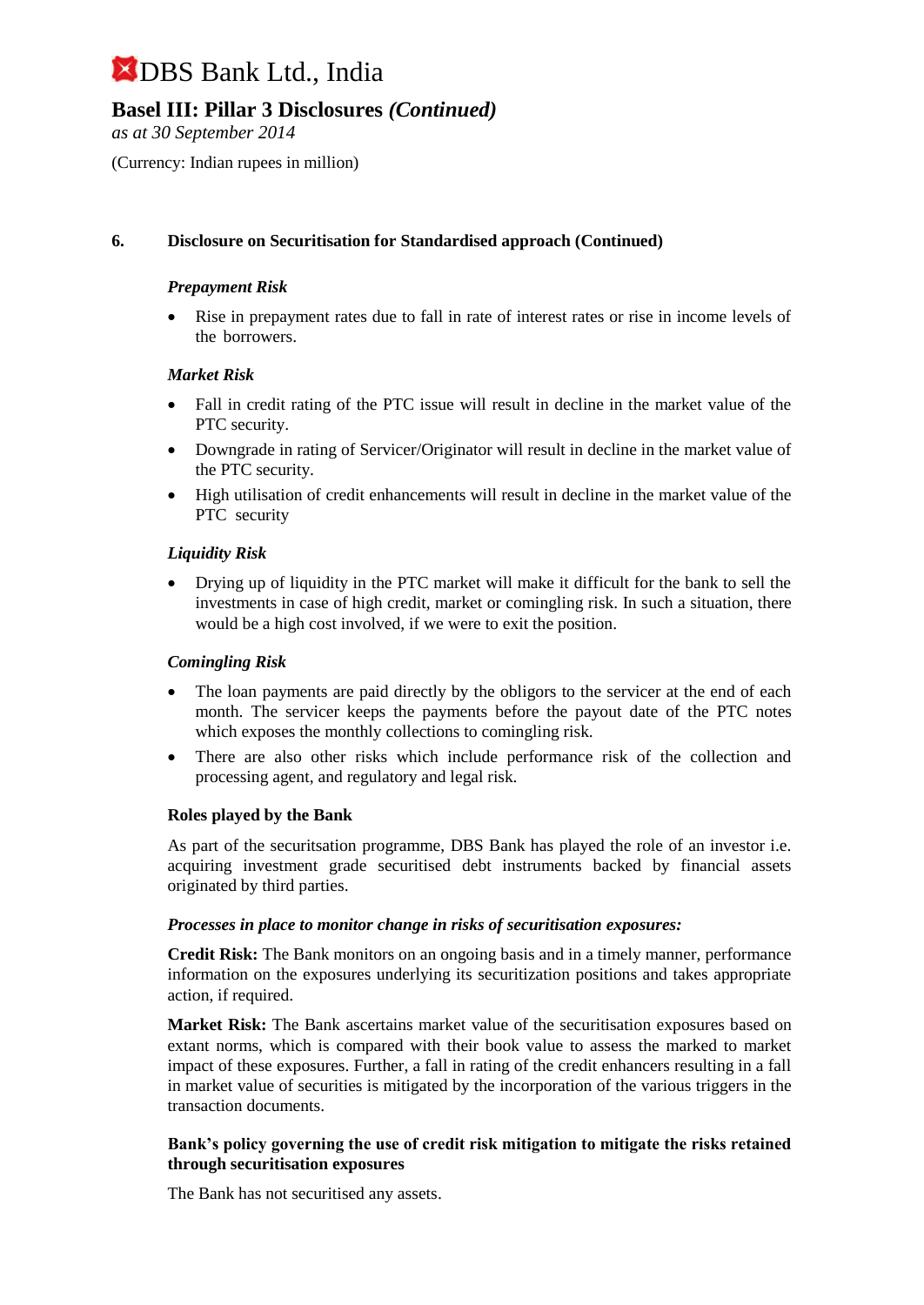**Basel III: Pillar 3 Disclosures** *(Continued)*

*as at 30 September 2014*

(Currency: Indian rupees in million)

#### **7. Disclosure on Market Risk in Trading book**

#### *Qualitative disclosures*

Market Risk arises from changes in value from changes in interest rates yields, foreign exchange rates, equity prices, commodity prices, credit spreads and the impact of changes in the correlations and volatilities of these risk factors. The Banks market risk appetite is determined by the Group Board of Directors, with detailed limit frameworks recommended by the appropriate risk committees. The Group Market & Liquidity Risk Committee, which reports into the Group Risk Executive Committee, oversees the market risk management infrastructure, sets market risk control limits and provides enterprise-wide oversight of all market risks and their management.

The Group's market risk framework identifies the types of the market risk to be covered, the risk metrics and methodologies to be used to capture such risk and the standards governing the management of market risk within the Group including the limit setting and independent model validation, monitoring and valuation.

The principal market risk appetite measure is Value at Risk (VaR). The VaR is supplemented by risk control measures, such as sensitivities to risk factors, including their volatilities, as well as P&L loss triggers (Management Action Triggers) for management action.

VaR estimates the potential loss on the current portfolio assuming a specified time horizon and level of confidence. The VaR methodology uses a historical simulation approach to forecast the Group's market risk. The methodology is also used to compute average tail loss metrics. VaR risk factor scenarios are aligned to parameters and market data used for valuation. The VaR is calculated for T&M trading, T&M banking and ALCO book (T&M banking and ALCO book constitute banking VaR).

On a daily basis, the Bank computes trading VaR for each business unit and location, and at the Group level. Banking VaR is computed on a weekly basis for each business unit and location. The trading VaR forecasts are back-tested against the profit and loss of the trading book to monitor its predictive power.

To complement the VaR framework, regular stress testing is carried out to monitor the Banks vulnerability to shocks. Also, monthly and annual P/L stop loss limits is monitored on a daily basis for the Trading book.

The risk control measures such as Interest rate PV01 (IRPV01) and FX delta measures the interest rate and FX rate risk to the current portfolio. The IR PV01 measures the change in the Net present value (NPV) due to an increase of 1 basis point in interest rates .The FX delta measures the change in NPV due to an increase of 1 unit in FX rates. The currency wise IRPV01 and FX Delta is calculated daily for T&M trading, T&M banking and ALCO book.

The other risk control measures such as Credit spread PV01 (CSPV01) and Jump to default (JTD) measures the change in the NPV due to an increase of 1 basis point in credit spreads and the expected loss due to immediate default respectively. The CSPV01 and JTD are calculated daily for T&M trading book.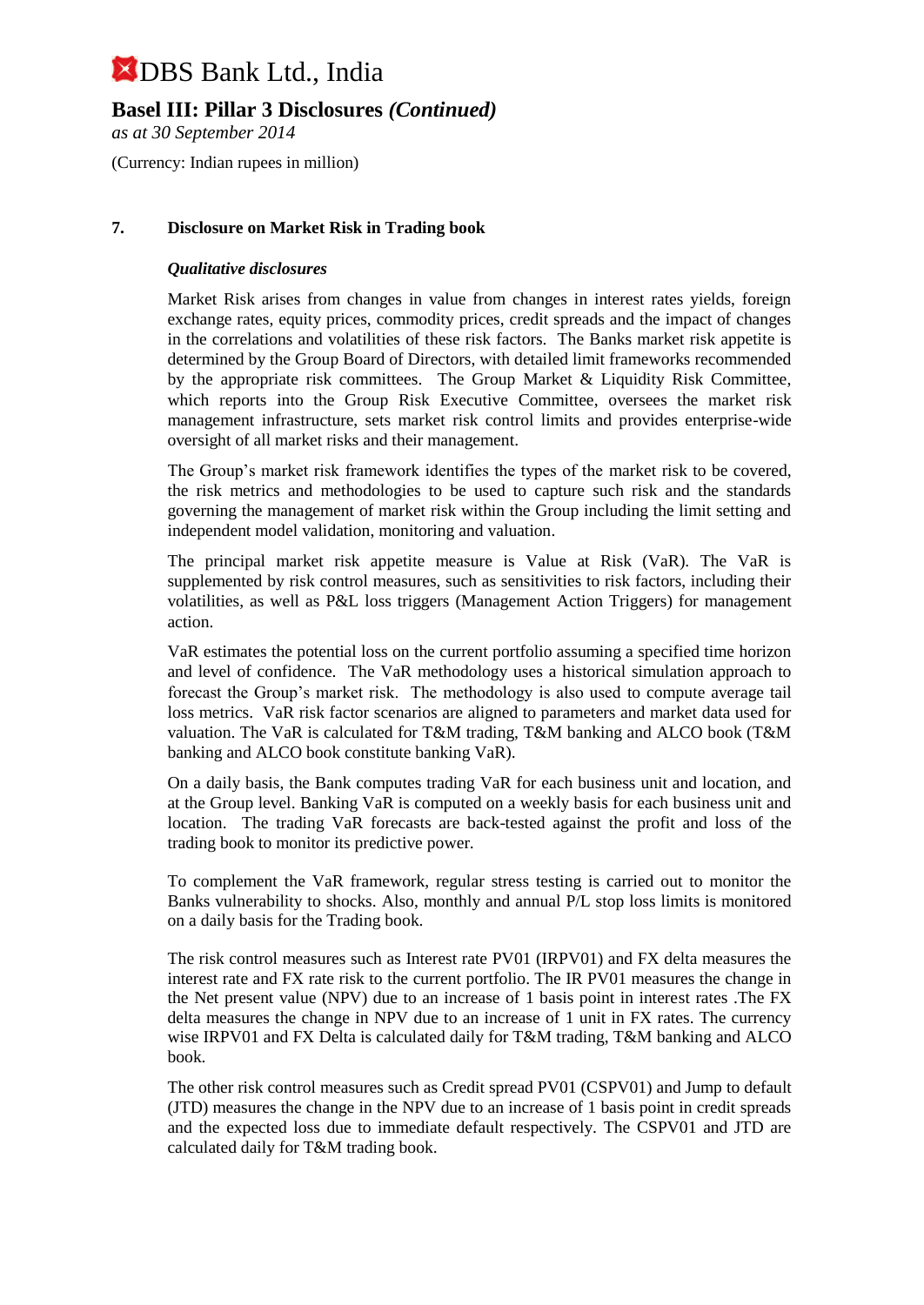### **Basel III: Pillar 3 Disclosures** *(Continued)*

*as at 30 September 2014*

(Currency: Indian rupees in million)

#### **7. Disclosure on Market Risk in Trading book** *(continued)*

#### *Quantitative Disclosures*

#### **Capital Requirement for Market Risk**

| <b>Particulars</b>                     | <b>30 Sep 14</b> |
|----------------------------------------|------------------|
|                                        |                  |
| Interest rate risk                     | 3,087            |
| Foreign exchange risk (including gold) | 585              |
| Equity position risk                   |                  |
| CVA charge                             | 1,853            |
|                                        |                  |

#### **8. Operational Risk**

#### *Qualitative Disclosures*

#### **Strategy and Process**

The Bank's Operational Risk Management (ORM) framework:

- Defines operational risk and the scope of its application;
- Establishes the dimensions of operational risk;
- Provides a consistent framework for managing operational risk across the Bank.

Operational Risk is defined as "the risk of loss resulting from inadequate or failed internal processes, people, or systems, or from external events, including legal risk, but does not include strategic or reputational risk".

DBS adopts a zero tolerance mindset towards major operational risk that can endanger the franchise.

The Group's Operational Risk Management (ORM) Framework has been developed to ensure that operational risks within the Group are properly identified, addressed, monitored, managed and reported in a structured, systematic and consistent manner.

The ORM Framework developed by the Group Head Office has been adopted by the branches in India.

The ORM framework includes inter-alia:

- a) ORM Governance Structure (Board, Senior Management, Location / Business level)
- b) ORM Governance Principles
- c) Accountability & Responsibility
- d) Operational Risk policies comprising:
	- Group ORM Framework (Level 1)
	- Core Operational Risk Standards (CORS) and Corporate Operational Risk Policies (Level 2); and
	- Location / Unit-specific Operational Risk Policies & Standards (Level 3)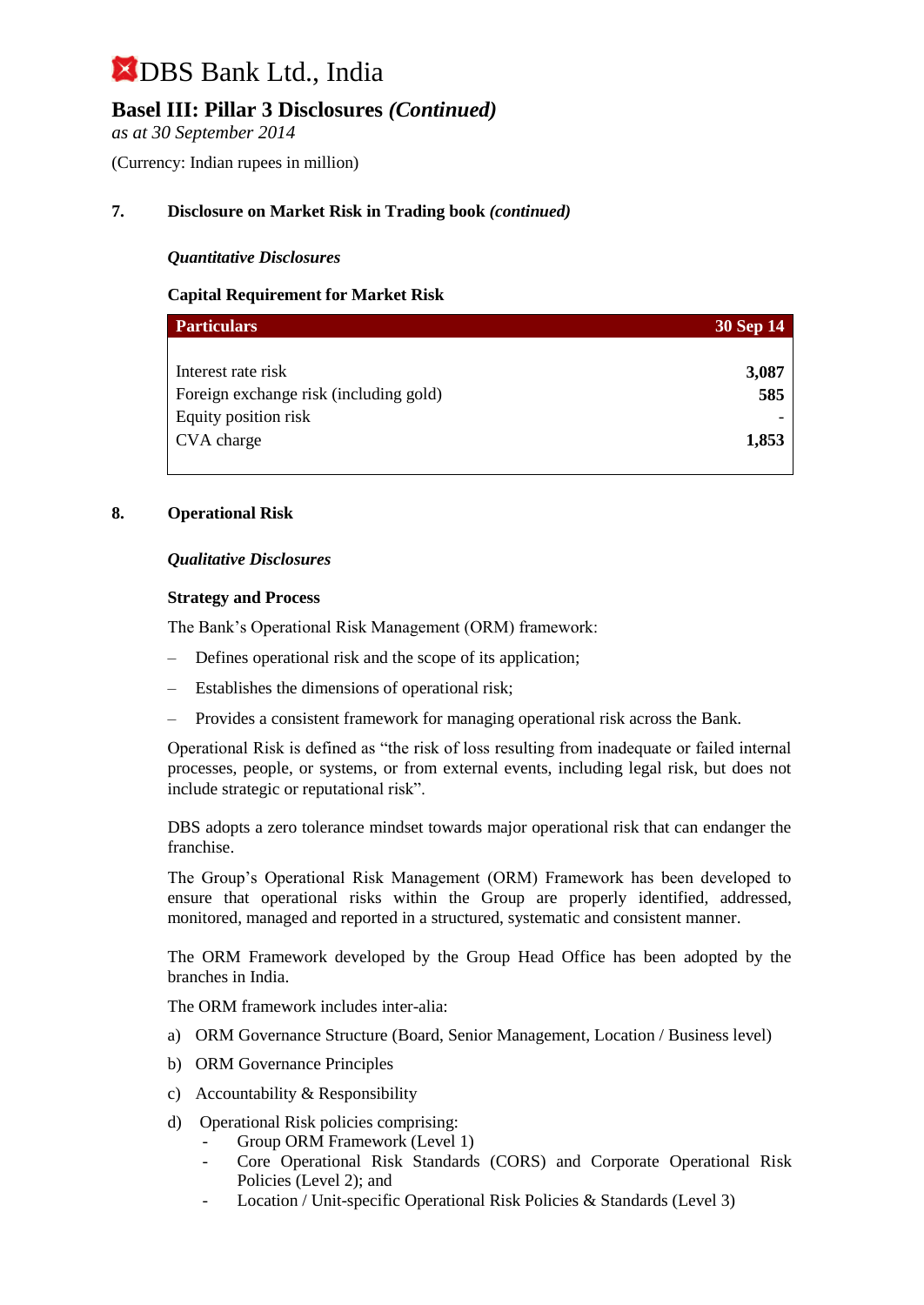### **Basel III: Pillar 3 Disclosures** *(Continued)*

*as at 30 September 2014*

(Currency: Indian rupees in million)

#### **8. Operational Risk** *(Continued)*

- e) Risk Mitigation Programmes comprising:
	- Internal controls
	- Global Insurance Programme; and
	- Business Continuity Management
- f) Risk Tools and Mechanisms comprising:
	- Control Self Assessment (CSA)
	- Risk Event Management (REM)
	- Key Risk Indicators (KRI)
	- New Product Approval Process (NPA)
	- **Outsourcing Risk Review**
	- Issue Management & Action Tracking
	- Risk Analysis, Reporting and Profiling
- g) Risk Quantification Loss Provisioning / Capital Allocation

#### **Structure and Organisation**

The Bank also has in place an India Operational Risk Committee (IORC) which meets on a monthly basis to discuss operational risk issues. This committee is managed by the Head - Operational Risk and reports to the IMC. This ensures appropriate management oversight of operational risks facing the Bank.

The IORC comprises the CEO and the heads of the Institutional Banking Group, Consumer Banking Group, Treasury & Markets, Technology & Operations, Risk Management Group, Finance, Legal & Compliance, Group Audit and Operational Risk.

As part of the Bank's ORM structure, an independent Operational Risk function is in place led by the local Head of Operational Risk, who reports to the Senior Risk Executive, India and functionally to the Group Head of Operational Risk at the Head Office in Singapore.

Coverage includes identifying, assessing, controlling / mitigating risk, monitoring and reporting risk and also ensuring compliance with DBS Group standards and regulatory requirements relating to Operational Risk.

In addition to the independent Operational Risk resources, Unit Operational Risk Managers (UORM) are appointed within key Business Units (BU) and Support Units (SU) to support operationalisation of the risk management policy  $\&$  process and to ensure maintenance of adequate controls on an ongoing basis. Regular training / orientations are conducted to keep UORM updated with key developments.

#### **Risk Mitigation Programs**

#### *Internal Controls*

The day-to-day management of Operational Risk within the Bank is through maintenance of a comprehensive system of internal controls. An effective internal control system is a combination of a strong control environment and appropriate internal control procedures. These internal controls comprise preventive, detective, escalation and corrective controls.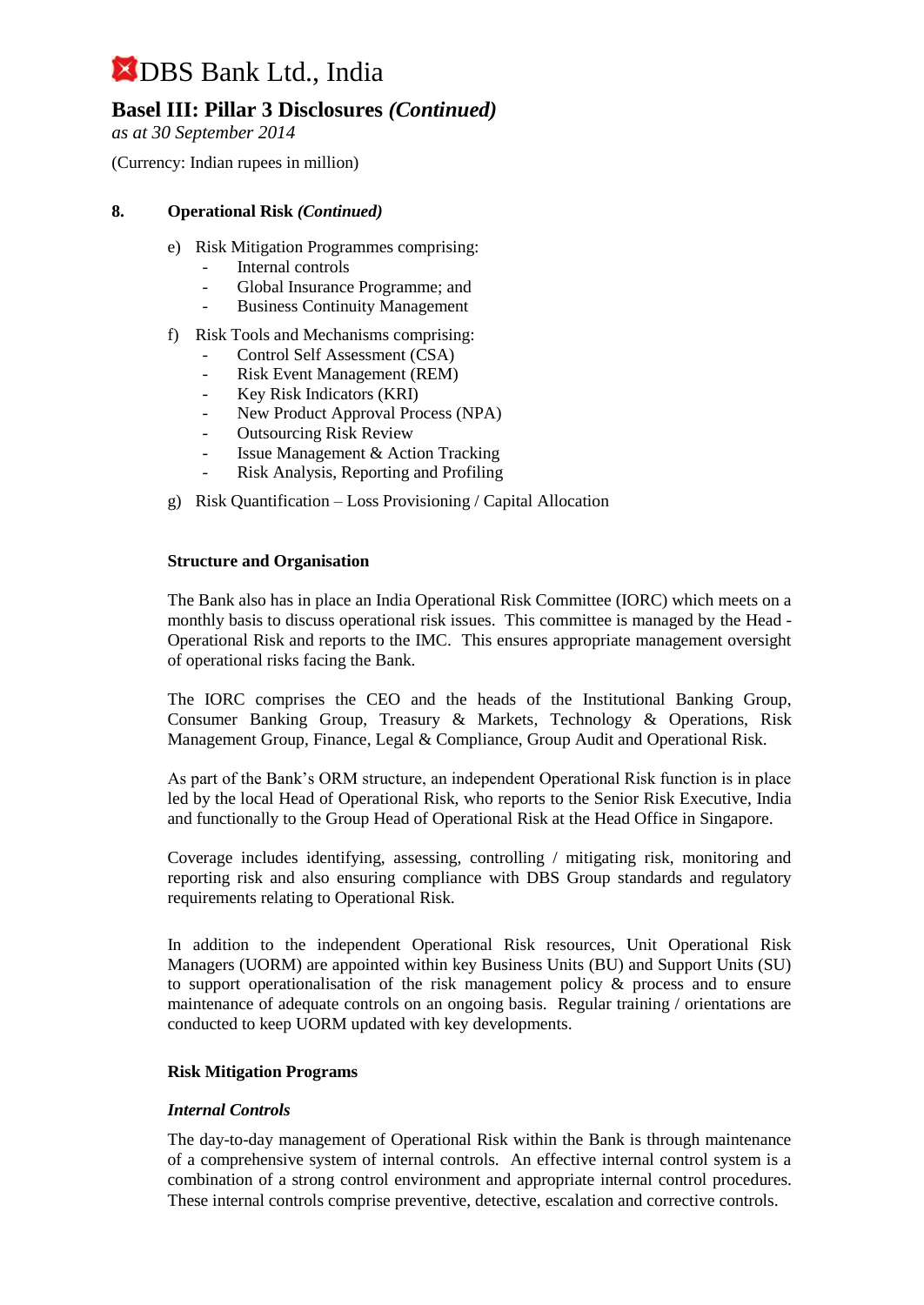### **Basel III: Pillar 3 Disclosures** *(Continued)*

*as at 30 September 2014*

(Currency: Indian rupees in million)

#### **8. Operational Risk** *(Continued)*

#### *Global Insurance Programme (GIP)*

The key objectives of the GIP are to reduce financial loss of risk events via transfer of loss to external funding sources (insurers). The GIP provides cover for low-frequency highimpact loss incidents, while the high frequency low impact operational losses are managed through strong internal controls.

*Business Continuity Management (BCM)* is a key Operational Risk program to minimize the impact of a business disruption, irrespective of cause, and to provide an acceptable level of business until normal business operations are resumed. BCM includes the following:

- Establishing ownership, roles and responsibilities
- Risk analysis
- Business impact analysis
- Recovery strategies
- Familiarisation of emergency response and crisis management plans
- Regular review and maintenance
- Regular, complete and meaningful testing

#### **Risk Reporting and Measurement**

Operational Risk related MIS is reported through the central ORM system (ROR - Reveleus Operational Risk), as follows:

- Incident Management (IM) Module for reporting of Risk Events
- Issue and Action Management(IAM) Module for tracking of Issues and Actions emanating from Risk Events, Audit Issues, Regulatory Issues and other risk related issues
- Key Indicator (KI) Module for reporting of Key Risk Indicators (KRI)
- Control Self Assessment (CSA) Module to facilitate the half-yearly Control Self Assessment process

The Operational Risk Profile including MIS relating to the above is placed at the monthly meetings of the India Operational Risk Committee (IORC).

#### **Approach for operational risk capital assessment**

– The Bank currently adopts the Basic Indicator Approach to calculate capital for operational risk.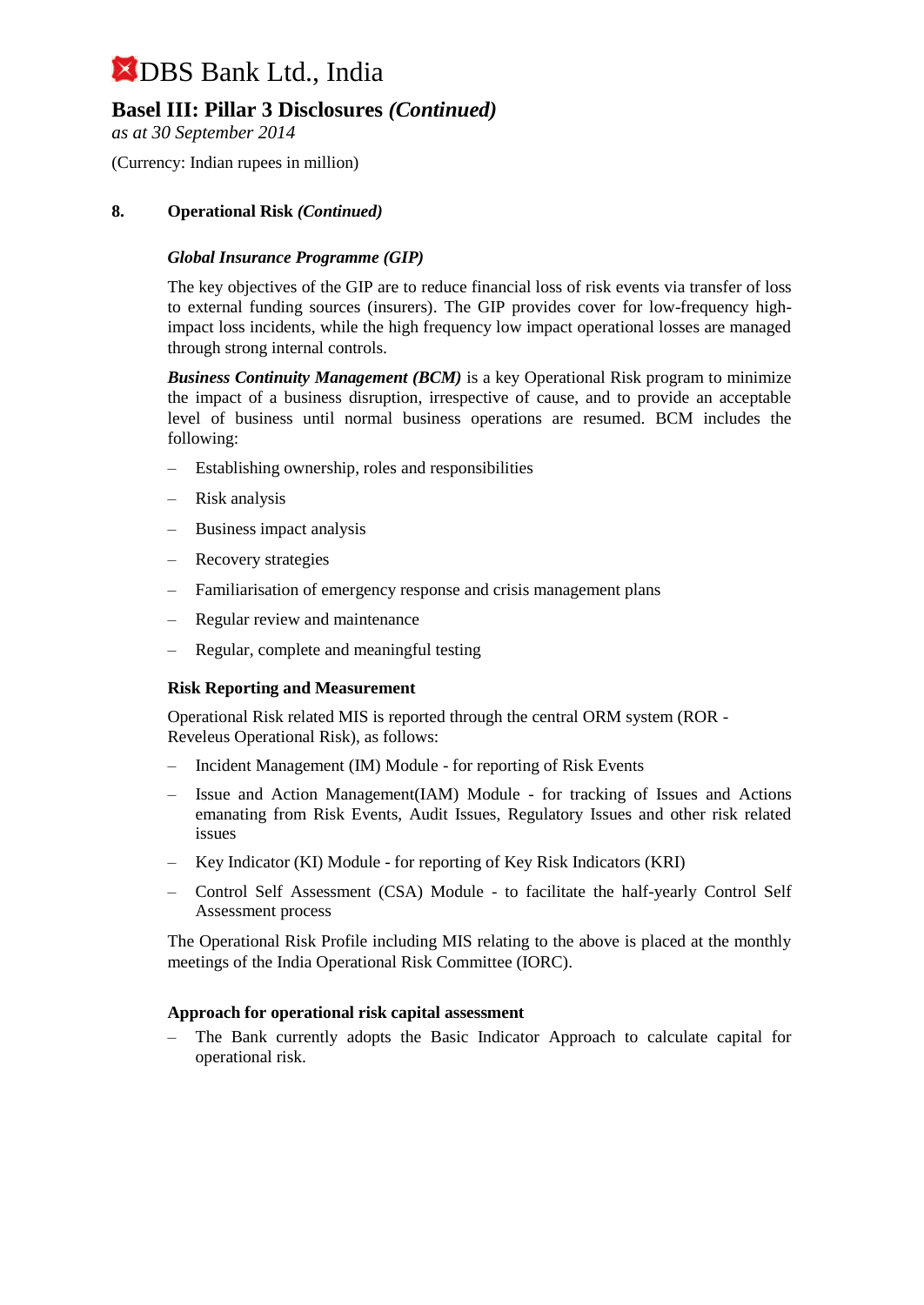### **Basel III: Pillar 3 Disclosures** *(Continued)*

*as at 30 September 2014*

(Currency: Indian rupees in million)

#### **9. Interest rate risk in the banking book (IRRBB)**

#### *Qualitative Disclosures*

The Asset and Liability Committee ("ALCO") oversees the structural interest rate risk and funding liquidity risk in the Bank. The ALCO ensures that the exposures are within prudent levels. Structural interest rate risk arises from mismatches in the interest rate profile of customer loans and deposits. This interest rate risk has several aspects: basis risk arising from different interest rate benchmarks, interest rate re-pricing risk, yield curve risks and embedded optionality. To monitor the structural interest rate risk, the tools used by DBS include re-pricing gap reports based on traditional as well as duration gap approach, sensitivity analysis and income simulations under various scenarios.

#### *Quantitative Disclosures*

The Bank uses the Duration Gap approach to measure the impact of Market Value of Equity (MVE) for upward and downward rate shocks. This measures the potential change in MVE of the Bank for a 200 bps change in interest rates. The change in MVE due to a 200 change in interest rates are:-

| Change in MVE due to a 200 bps change in interest rates | <b>INR Million</b> |
|---------------------------------------------------------|--------------------|
| 30 September 2014                                       | (455.68)           |

The impact on Earnings is computed as per the definition laid down in the ALM Policy of the Bank. Per the policy, Earnings-at-Risk (EaR) measures the interest rate risk from the earnings perspective. It is computed as an impact (over a 1-year horizon) of a 1% parallel shift in the yield curve on the Bank's earning. This is computed using the net IRS gaps for each bucket up to 1 year and the mark-to-market impact of 1% rise in interest rates on the AFS and HFT portfolio is to this. The aggregate of these approximates the net revenue impact of a 1% parallel shift (increase in interest rates) in the yield curve over a 1 year horizon and acts as a useful tool in the hands of the ALCO to monitor and assess the impact of Interest rate risk exposure of the Bank on its revenue.

EaR is computed at a Bank-wide level. It is not computed individually for the trading and banking books. Hence the impact on Earnings for the Banking book alone cannot be assessed. The EAR (trading and banking) is:

| <b>EaR</b> on the INR book (trading and banking) | <b>INR Million</b> |
|--------------------------------------------------|--------------------|
| 30 September 2014                                | (802.85)           |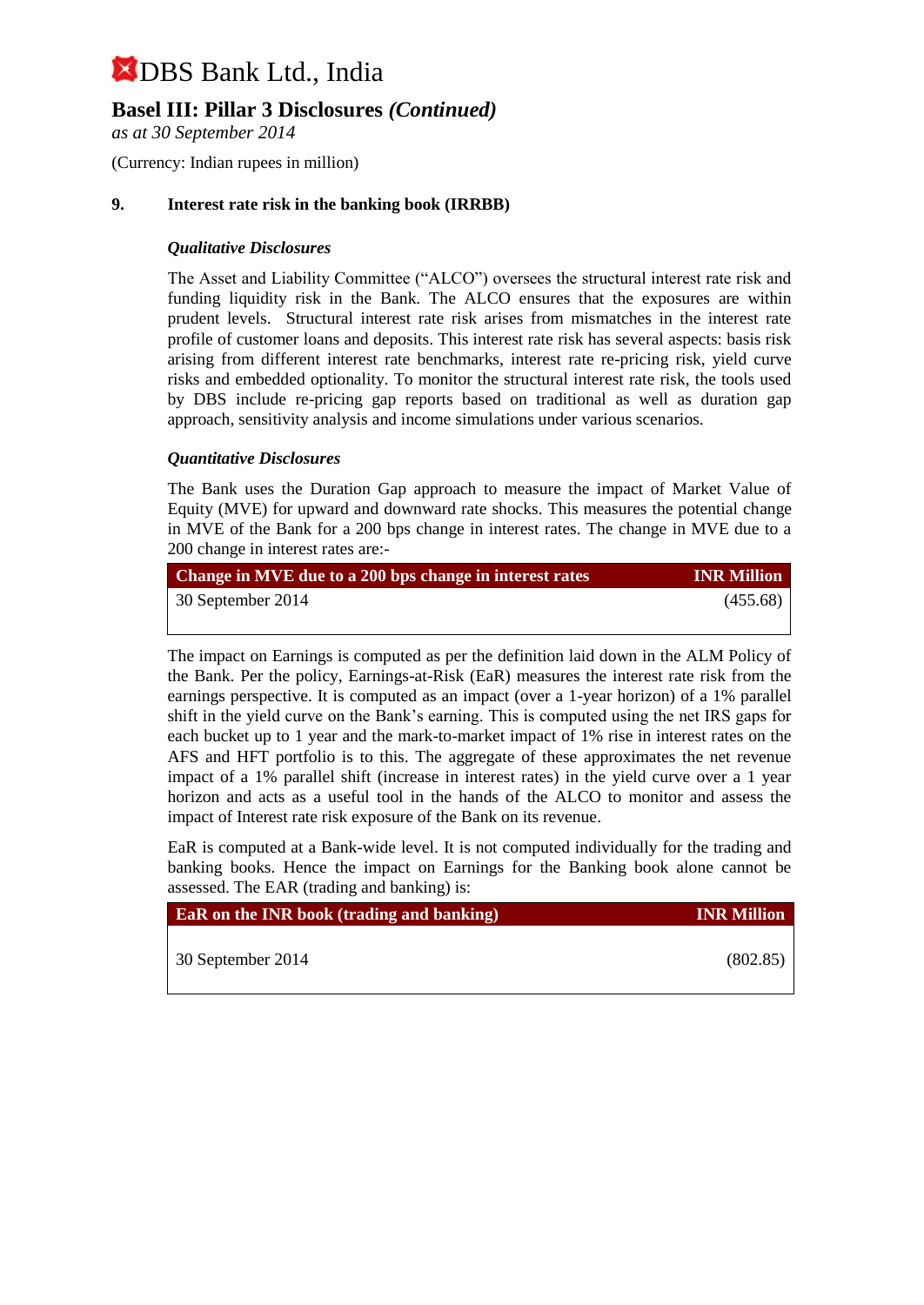#### **Basel III: Pillar 3 Disclosures** *(Continued)*

*as at 30 September 2014*

(Currency: Indian rupees in million)

#### **10. General Disclosure for Exposures Related to Counterparty Credit Risk**

#### *Qualitative Disclosures*

#### *USE OF ECONOMIC CAPITAL (EC) FOR CONCENTRATION RISK MANAGEMENT*

While the Group firmly complies with regulatory capital requirements at all times, we recognize the need to have more robust methodologies to measure capital usage. Effective concentration management requires a robust metric that can accurately capture the portfolio risk characteristics including granular portfolio segment profile, risk concentrations and correlation of risks in the portfolio. The metric has to be sensitive to changes made to adjust the portfolio shape and direction of growth.

We have therefore adopted the EC metric as our primary concentration risk management tool and have integrated it into our risk processes. EC is deployed as a core component in our ICAAP and it also serves as a key metric in cascading Risk Appetite and limits setting.

#### *CREDIT RISK MITIGANTS*

#### *Collateral*

Where possible, the Group takes collateral as a secondary recourse to the borrower. Collateral includes cash, marketable securities, properties, trade receivables, inventory and equipment and other physical and financial collateral. The Group may also take fixed and floating charges on the assets of borrowers. It has put in place policies to determine the eligibility of collateral for credit risk mitigation, which include requiring specific collaterals to meet minimum operational requirements in order to be considered as effective risk mitigants.

When a collateral arrangement is in place for financial market counterparties covered under market standard documentation (such as Master Repurchase Agreements and International Swaps and Derivatives Association (ISDA) agreements), collateral received is marked to market on a frequency mutually agreed with the counterparties.

The Group is required to post additional collateral in the event of a rating downgrade.

#### *Other Risk Mitigants*

The Group manages its credit exposure from derivatives, repo and other repo-style transactions by entering into netting and collateral arrangements with counterparties where it is appropriate and feasible to do so. The credit risk associated with outstanding contracts with positive mark to market is reduced by master netting arrangements to the extent that if an event of default occurs, all amounts with a single counterparty in a netting-eligible jurisdiction are settled on a net basis.

The Group may also enter into agreements which govern the posting of collateral with derivative counterparties for credit risk mitigation (e.g. Credit Support Annexes under ISDA master agreements). These are governed by internal guidelines with respect to the eligibility of collateral types and the frequency of collateral calls.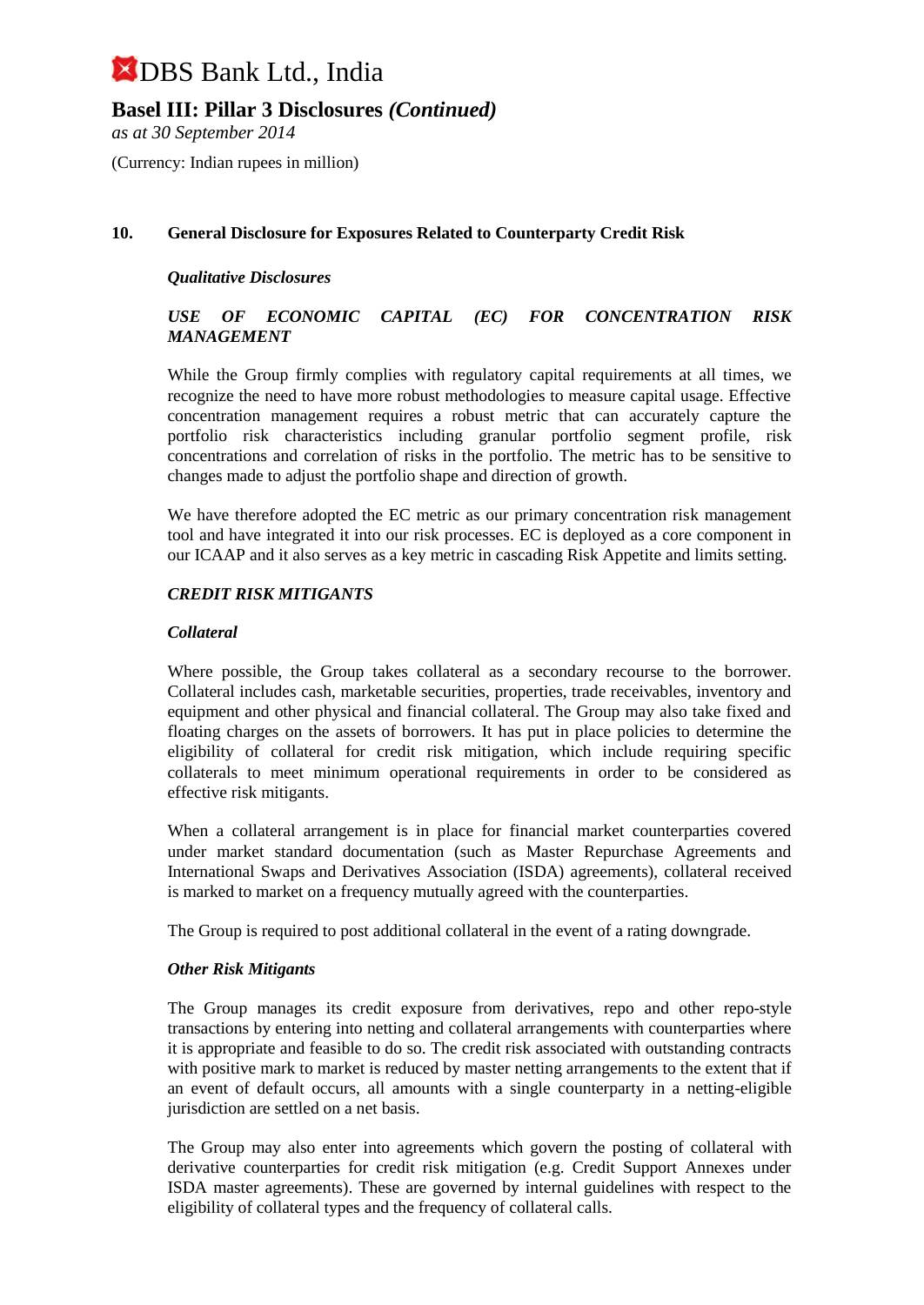### **Basel III: Pillar 3 Disclosures** *(Continued)*

*as at 30 September 2014*

(Currency: Indian rupees in million)

In addition, the Group also uses guarantees as credit risk mitigants. While the Group may accept guarantees from any counterparty, it sets internal thresholds for considering guarantors to be eligible for credit risk mitigation.

#### **10. General Disclosure for Exposures Related to Counterparty Credit Risk** *(Continued)*

#### *Qualitative Disclosures (Continued)*

#### *COUNTER PARTY RISK MANAGEMENT*

Counterparty risk that may arise from traded products and securities is measured on a loan equivalent basis and included under the Group's overall credit limits to counterparties. Issuer Default Risk that may arise from traded products and securities are generally measured based on jump-to-default computations.

The Group actively monitors and manages its exposure to counterparties in over-thecounter (OTC) derivative trades to protect its balance sheet in the event of a counterparty default. Counterparty risk exposures which may be materially and adversely affected by market risk events are identified, reviewed and acted upon by management and highlighted to the appropriate risk committees. In addition, the Group's risk measurement methodology takes into account the higher risks associated with transactions that exhibit a strong relationship between the creditworthiness of a counterparty and the expected future replacement value of a relevant transaction (so called wrong-way risk) as identified during the trade booking process. The current exposure method is used for calculating the Group's net credit exposure and regulatory capital for counterparty exposures, using the mark-tomarket exposures with an appropriate add-on factor for potential future exposures.

#### *Quantitative Disclosures*

| <b>Particulars</b>          | <b>Notionals</b> | <b>Credit Exposures</b> |
|-----------------------------|------------------|-------------------------|
| - Currency Derivatives      | 3,949,436        | 148,606                 |
| - Interest Rate Derivatives | 1,664,736        | 18,042                  |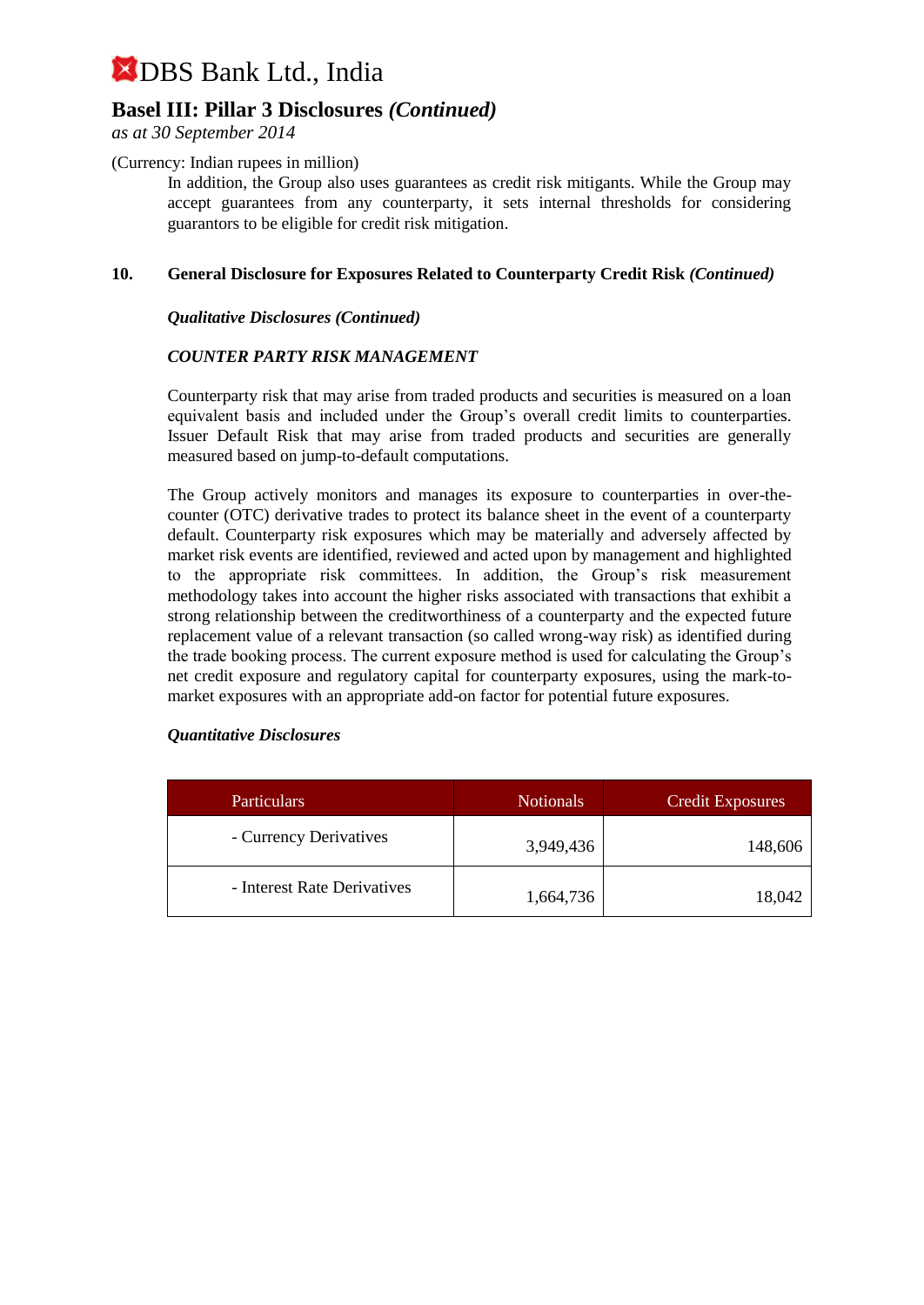**Basel III: Pillar 3 Disclosures** *(Continued)*

*as at 30 September 2014*

(Currency: Indian rupees in million)

### **11. Composition of Capital**

| Basel III common disclosure template to be used during the transition of<br>regulatory adjustments (i.e. from April 1, 2013 to December 31, 2017) |                                                                                                                                                                                                                                                                                 | <b>Amounts</b><br>Subject to<br><b>Pre-Basel</b><br>III<br><b>Treatment</b> | Ref No |              |
|---------------------------------------------------------------------------------------------------------------------------------------------------|---------------------------------------------------------------------------------------------------------------------------------------------------------------------------------------------------------------------------------------------------------------------------------|-----------------------------------------------------------------------------|--------|--------------|
|                                                                                                                                                   | <b>Common Equity Tier 1 capital : instruments and reserves</b>                                                                                                                                                                                                                  |                                                                             |        |              |
|                                                                                                                                                   | Directly issued qualifying common share capital plus related<br>stock surplus (share premium)                                                                                                                                                                                   | 25,438.86                                                                   |        | $\mathbf{A}$ |
| $\overline{2}$                                                                                                                                    | Retained earnings                                                                                                                                                                                                                                                               | 14,468.57                                                                   |        | $B+C+E$      |
| 3                                                                                                                                                 | Accumulated other comprehensive income (and other reserves)                                                                                                                                                                                                                     |                                                                             |        | $\mathbf C$  |
| 4                                                                                                                                                 | Directly issued capital subject to phase out from CET1 (only<br>applicable to non-joint stock companies)                                                                                                                                                                        |                                                                             |        |              |
|                                                                                                                                                   | Public sector capital injections grandfathered until January<br>1,2018                                                                                                                                                                                                          |                                                                             |        |              |
| 5                                                                                                                                                 | Common share capital issued by subsidiaries and held by third<br>parties (amount allowed in group CET1)                                                                                                                                                                         |                                                                             |        |              |
| 6                                                                                                                                                 | <b>Common Equity Tier 1 capital before regulatory</b><br>adjustments                                                                                                                                                                                                            | 39,907.43                                                                   |        |              |
|                                                                                                                                                   | <b>Common Equity Tier 1 capital : regulatory adjustments</b>                                                                                                                                                                                                                    |                                                                             |        |              |
| 7                                                                                                                                                 | Prudential valuation adjustments                                                                                                                                                                                                                                                | 128.31                                                                      |        |              |
| 8                                                                                                                                                 | Goodwill (net of related tax liability)                                                                                                                                                                                                                                         |                                                                             |        |              |
| 9                                                                                                                                                 | Intangibles other than mortgage-servicing rights (net of related<br>tax liability)                                                                                                                                                                                              |                                                                             |        |              |
| 10                                                                                                                                                | Deferred tax assets                                                                                                                                                                                                                                                             | 4,590.08                                                                    |        | $\mathbf{F}$ |
| 11                                                                                                                                                | Cash-flow hedge reserve                                                                                                                                                                                                                                                         |                                                                             |        |              |
| 12                                                                                                                                                | Shortfall of provisions to expected losses                                                                                                                                                                                                                                      |                                                                             |        |              |
| 13                                                                                                                                                | Securitisation gain on sale                                                                                                                                                                                                                                                     |                                                                             |        |              |
| 14                                                                                                                                                | Gains and losses due to changes in own credit risk on fair<br>valued liabilities                                                                                                                                                                                                |                                                                             |        |              |
| 15                                                                                                                                                | Defined-benefit pension fund net assets                                                                                                                                                                                                                                         |                                                                             |        |              |
| 16                                                                                                                                                | Investments in own shares (if not already netted off paid-up<br>capital on reported balance sheet)                                                                                                                                                                              |                                                                             |        |              |
| 17                                                                                                                                                | Reciprocal cross-holdings in common equity                                                                                                                                                                                                                                      | $\overline{\phantom{0}}$                                                    |        |              |
| 18                                                                                                                                                | Investments in the capital of banking, financial and insurance<br>entities that are outside the scope of regulatory consolidation,<br>net of eligible short positions, where the bank does not own<br>more than 10% of the issued share capital (amount above 10%<br>threshold) |                                                                             |        |              |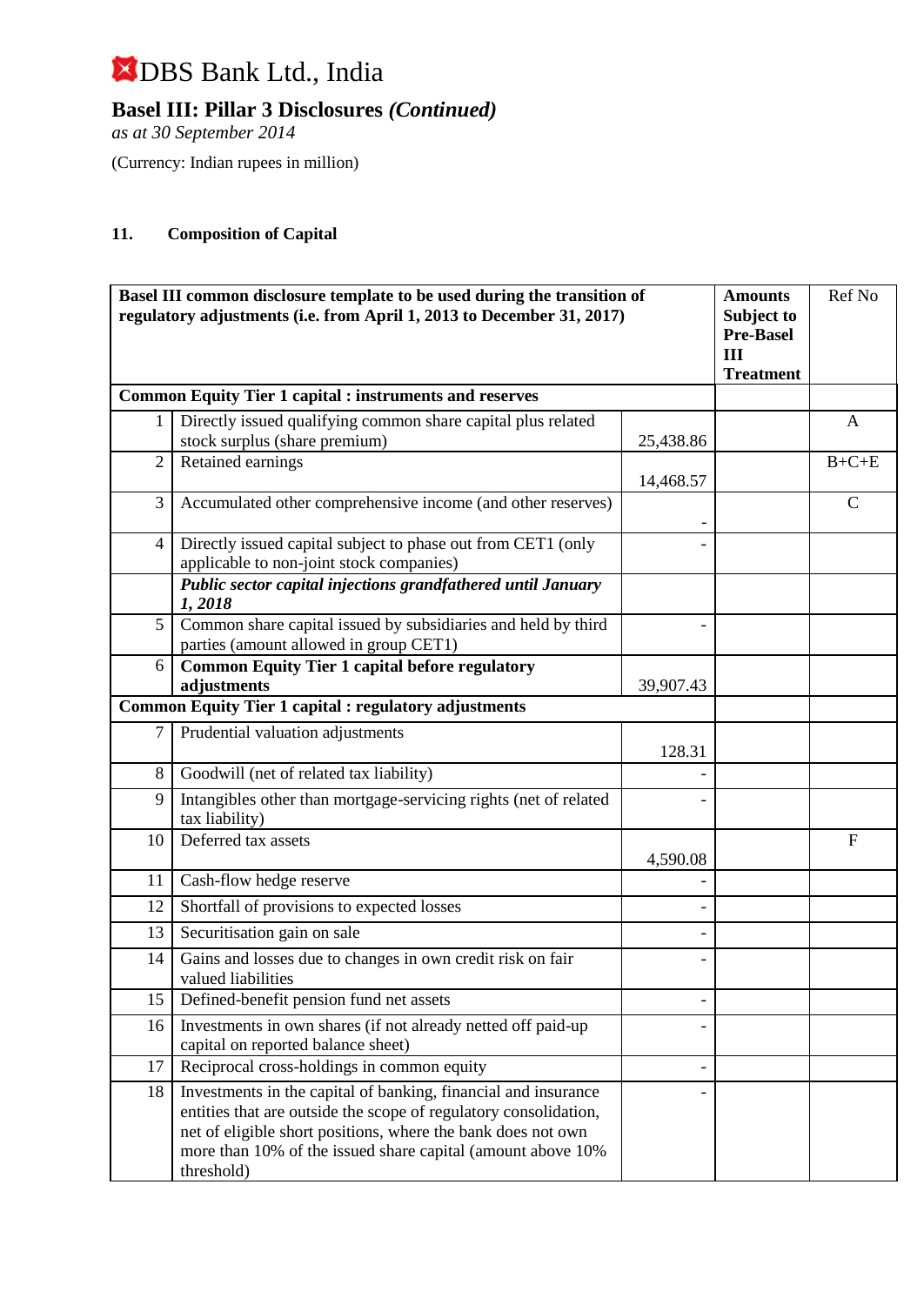## **Basel III: Pillar 3 Disclosures** *(Continued)*

*as at 30 September 2014*

| 19 | Significant investments in the common stock of banking,<br>financial and insurance entities that are outside the scope of                                                             |                          |  |
|----|---------------------------------------------------------------------------------------------------------------------------------------------------------------------------------------|--------------------------|--|
|    | regulatory consolidation, net of eligible short positions<br>(amount above 10% threshold)                                                                                             |                          |  |
| 20 | Mortgage servicing rights (amount above 10% threshold)                                                                                                                                |                          |  |
| 21 | Deferred tax assets arising from temporary differences<br>(amount above 10% threshold, net of related tax liability)                                                                  |                          |  |
| 22 | Amount exceeding the 15% threshold                                                                                                                                                    |                          |  |
| 23 | of which: significant investments in the common stock of<br>financial entities                                                                                                        |                          |  |
| 24 | of which : mortgage servicing rights                                                                                                                                                  |                          |  |
| 25 | of which : deferred tax assets arising from temporary<br>differences                                                                                                                  |                          |  |
| 26 | National specific regulatory adjustments (26a+26b+26c+26d)                                                                                                                            |                          |  |
|    | a.of which : Investments in the equity capital of<br>unconsolidated insurance subsidiaries                                                                                            |                          |  |
|    | b.of which : Investments in the equity capital of<br>unconsolidated non-financial subsidiaries                                                                                        |                          |  |
|    | c.of which : Shortfall in the equity capital of majority owned<br>financial entities which have not been consolidated with the<br>bank                                                |                          |  |
|    | d.of which : Unamortised pension funds expenditures                                                                                                                                   |                          |  |
| 27 | Regulatory adjustments applied to Common Equity Tier 1 due<br>to insufficient Additional Tier 1 and Tier 2 to cover deductions<br>(Represents Debit balance in Profit & Loss account) | 574.04                   |  |
| 28 | Total regulatory adjustments to Common equity Tier 1                                                                                                                                  | 5,292.43                 |  |
| 29 | <b>Common Equity Tier 1 capital (CET1)</b>                                                                                                                                            | 34,615.00                |  |
|    | <b>Additional Tier 1 capital : instruments</b>                                                                                                                                        |                          |  |
| 30 | Directly issued qualifying Additional Tier 1 instruments plus<br>related stock surplus (share premium) (31+32)                                                                        |                          |  |
| 31 | of which : classified as equity under applicable accounting<br>standards (Perpetual Non-Cumulative Preference Shares)                                                                 |                          |  |
| 32 | of which: classified as liabilities under applicable accounting<br>standards (Perpetual debt Instruments)                                                                             |                          |  |
| 33 | Directly issued capital instruments subject to phase out from<br><b>Additional Tier 1</b>                                                                                             |                          |  |
| 34 | Additional Tier 1 instruments (and CET1 instruments not<br>included in row 5) issued by subsidiaries and held by third<br>parties (amount allowed in group AT1)                       |                          |  |
| 35 | of which : instruments issued by subsidiaries subject to phase<br>out                                                                                                                 |                          |  |
| 36 | Additional Tier 1 capital before regulatory adjustments                                                                                                                               |                          |  |
|    | <b>Additional Tier 1 capital : regulatory adjustments</b>                                                                                                                             |                          |  |
| 37 | Investments in own Additional Tier 1 instruments                                                                                                                                      | $\overline{\phantom{0}}$ |  |
| 38 | Reciprocal cross-holdings in Additional Tier 1 instruments                                                                                                                            |                          |  |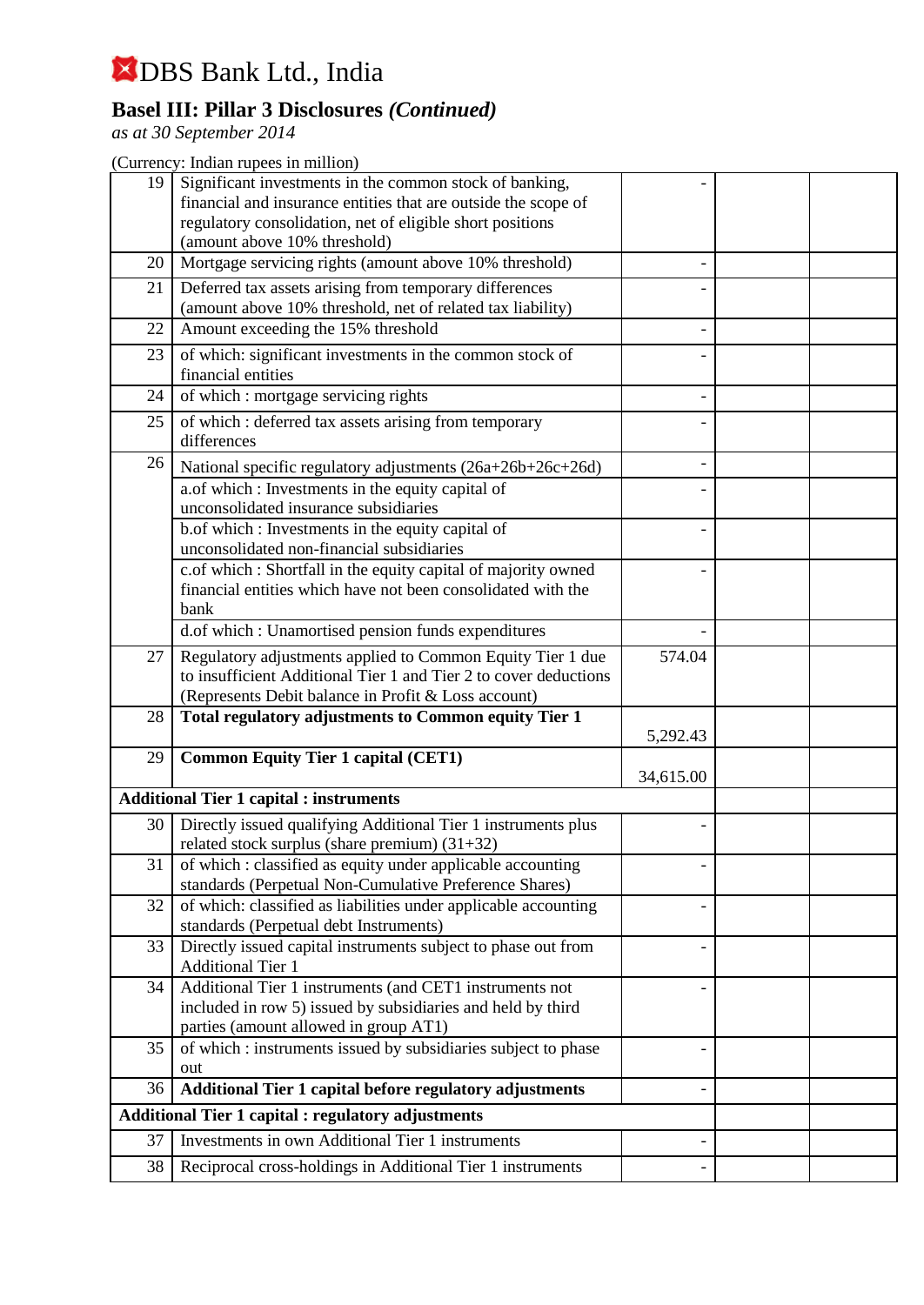## **Basel III: Pillar 3 Disclosures** *(Continued)*

*as at 30 September 2014*

| 39 | Investments in the capital of banking, financial and insurance<br>entities that are outside the scope of regulatory consolidation,<br>net of eligible short positions, where the bank does not own<br>more than 10% of the issued common share capital of the<br>entity (amount above 10% threshold)     |                   |           |
|----|----------------------------------------------------------------------------------------------------------------------------------------------------------------------------------------------------------------------------------------------------------------------------------------------------------|-------------------|-----------|
| 40 | Significant investments in the capital of banking, financial and<br>insurance entities that are outside the scope of regulatory<br>consolidation (net of eligible short positions)                                                                                                                       |                   |           |
| 41 | National specific regulatory adjustments (41a+41b)                                                                                                                                                                                                                                                       |                   |           |
|    | a. of which : Investments in the Additional Tier 1 capital of<br>unconsolidated insurance subsidiaries                                                                                                                                                                                                   |                   |           |
|    | b. of which: Shortfall in the Additional Tier 1 capital of<br>majority owned financial entities which have not been<br>consolidated with the bank                                                                                                                                                        |                   |           |
|    | Regulatory Adjustments Applied to Additional Tier 1 in<br>respect of Amounts Subject to Pre-Basel III Treatment                                                                                                                                                                                          |                   |           |
|    | of which: [INSERT TYPE OF ADJUSTMENT e.g. DTAs]                                                                                                                                                                                                                                                          |                   |           |
|    | of which: [INSERT TYPE OF ADJUSTMENT e.g. existing<br>adjustments which are deducted from Tier 1 at 50%]                                                                                                                                                                                                 |                   |           |
|    | of which: [INSERT TYPE OF ADJUSTMENT]                                                                                                                                                                                                                                                                    |                   |           |
| 42 | Regulatory adjustments applied to Additional Tier 1 due to<br>insufficient Tier 2 to cover deductions                                                                                                                                                                                                    |                   |           |
| 43 | Total regulatory adjustments to Additional Tier 1 capital                                                                                                                                                                                                                                                |                   |           |
| 44 | <b>Additional Tier 1 capital (AT1)</b>                                                                                                                                                                                                                                                                   |                   |           |
|    | a. Additional Tier 1 capital reckoned for capital adequacy                                                                                                                                                                                                                                               |                   |           |
| 45 | Tier 1 capital (T1 = CET1 + Admissible AT1) $(29 + 44a)$                                                                                                                                                                                                                                                 | 34,615.00         |           |
|    | Tier 2 capital: instruments and provisions                                                                                                                                                                                                                                                               |                   |           |
| 46 | Directly issued qualifying Tier 2 instruments plus related stock<br>surplus                                                                                                                                                                                                                              |                   |           |
| 47 | Directly issued capital instruments subject to phase out from<br>Tier <sub>2</sub>                                                                                                                                                                                                                       | 4,940.00          | I         |
| 48 | Tier 2 instruments (and CET1 and AT1 instruments not<br>included in rows 5 or 34) issued by subsidiaries and held by<br>third parties (amount allowed in group Tier 2)                                                                                                                                   |                   |           |
| 49 | of which: instruments issued by subsidiaries subject to phase<br>out                                                                                                                                                                                                                                     |                   |           |
| 50 | Provisions                                                                                                                                                                                                                                                                                               | 1,404.16          | $D+J+K+L$ |
| 51 | Tier 2 capital before regulatory adjustments                                                                                                                                                                                                                                                             | 6,344.16          |           |
|    | Tier 2 capital : regulatory adjustments                                                                                                                                                                                                                                                                  |                   |           |
| 52 | Investments in own Tier 2 instruments                                                                                                                                                                                                                                                                    | $\qquad \qquad -$ |           |
| 53 | Reciprocal cross-holdings in Tier 2 instruments                                                                                                                                                                                                                                                          |                   |           |
| 54 | Investments in the capital of banking, financial and insurance<br>entities that are outside the scope of regulatory consolidation,<br>net of eligible short positions, where the bank does not own<br>more than 10% of the issued common share capital of the<br>entity (amount above the 10% threshold) |                   |           |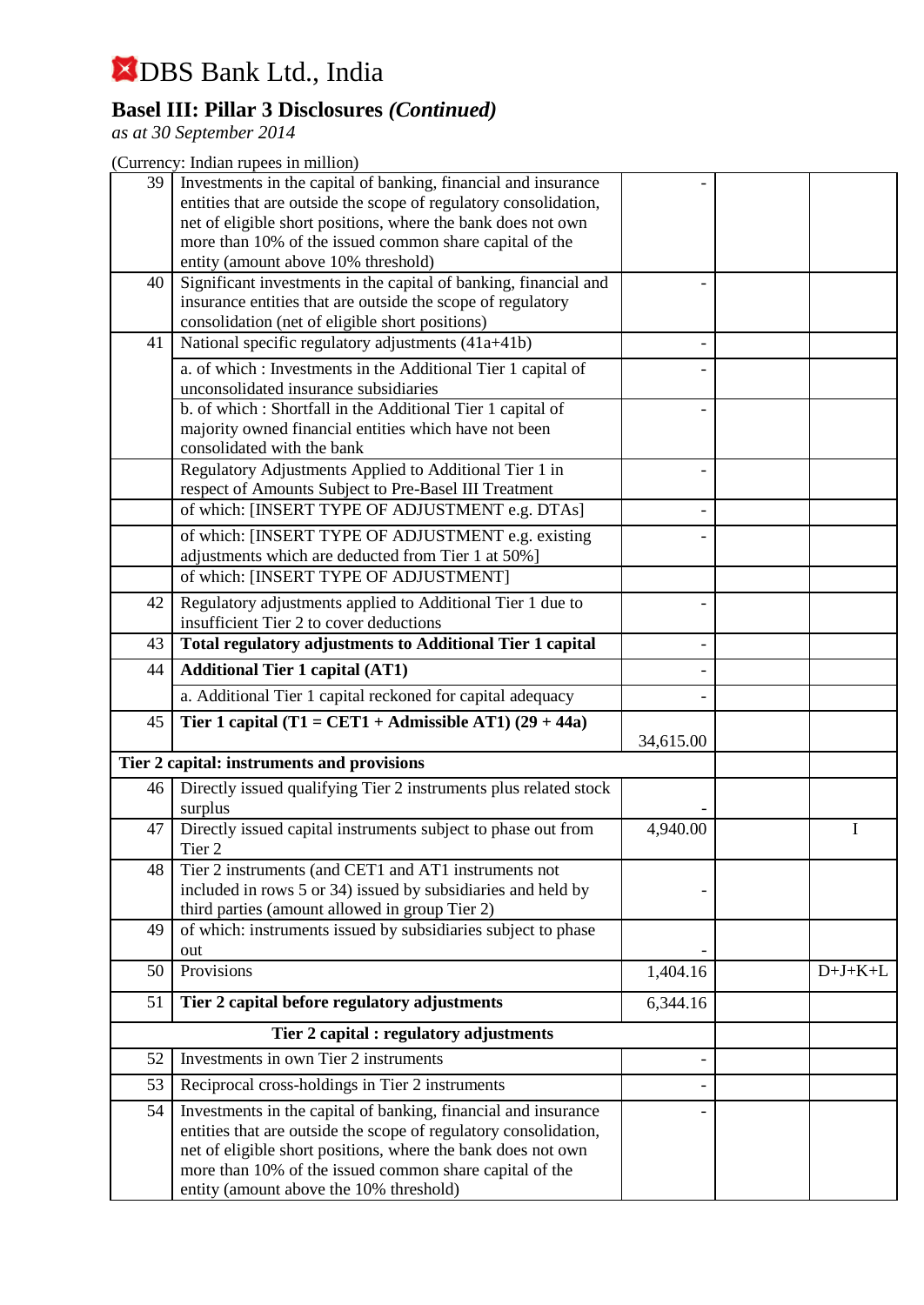## **Basel III: Pillar 3 Disclosures** *(Continued)*

*as at 30 September 2014*

| 55       | Significant investments in the capital banking, financial and                                        |             |  |
|----------|------------------------------------------------------------------------------------------------------|-------------|--|
|          | insurance entities that are outside the scope of regulatory                                          |             |  |
|          | consolidation (net of eligible short positions)                                                      |             |  |
| 56       | National specific regulatory adjustments (56a+56b)                                                   |             |  |
|          | a. of which: Investments in the Tier 2 capital of<br>unconsolidated insurance subsidiaries           |             |  |
|          | b. of which: Shortfall in the Tier 2 capital of majority owned                                       |             |  |
|          | financial entities which have not been consolidated with the                                         |             |  |
|          | bank                                                                                                 |             |  |
|          | Regulatory Adjustments Applied to Tier 2 in respect of<br>Amounts Subject to Pre-Basel III Treatment |             |  |
|          | of which: [INSERT TYPE OF ADJUSTMENT e.g. existing                                                   |             |  |
|          | adjustments which are deducted from Tier 2 at 50%]                                                   |             |  |
|          | of which: [INSERT TYPE OF ADJUSTMENT]                                                                |             |  |
| 57       | Total regulatory adjustments to Tier 2 capital                                                       |             |  |
| 58       | Tier 2 capital (T2)                                                                                  |             |  |
|          |                                                                                                      | 6,344.16    |  |
|          | a. Tier 2 capital reckoned for capital adequacy                                                      |             |  |
|          |                                                                                                      | 6,344.16    |  |
|          |                                                                                                      |             |  |
|          | b. Excess Additional Tier 1 capital reckoned as Tier 2 capital                                       |             |  |
|          | c. Total Tier 2 capital admissible for capital adequacy $(58a +$                                     |             |  |
|          | 58b)                                                                                                 | 6,344.16    |  |
| 59       | Total capital $(TC = T1 + \text{Admissible } T2)$ (45 + 58c)                                         |             |  |
|          |                                                                                                      | 40,959.16   |  |
| 60       | Total risk weighted assets $(60a + 60b + 60c)$                                                       |             |  |
|          |                                                                                                      | 290,123.14  |  |
|          | a. of which: total credit risk weighted assets                                                       |             |  |
|          |                                                                                                      | 210,619.55  |  |
|          | b. of which: total market risk weighted assets                                                       |             |  |
|          |                                                                                                      | 61,396.34   |  |
|          | c. of which: total operational risk weighted assets                                                  |             |  |
|          |                                                                                                      | 18,107.25   |  |
|          |                                                                                                      |             |  |
|          | <b>Capital ratios and buffers</b>                                                                    |             |  |
| 61       | Common Equity Tier 1 (as a percentage of risk weighted<br>assets)                                    | 11.93%      |  |
| 62       | Tier 1 (as a percentage of risk weighted assets)                                                     | 11.93%      |  |
| 63       | Total capital (as a percentage of risk weighted assets)                                              | 14.12%      |  |
| 64       | Institution specific buffer requirement (minimum CET1                                                | 5.00%       |  |
|          | requirement plus capital conservation plus countercyclical                                           |             |  |
|          |                                                                                                      |             |  |
|          | buffer requirements plus G-SIB buffer requirement, expressed                                         |             |  |
|          | as a percentage of risk weighted assets)                                                             |             |  |
| 65       | of which : capital conservation buffer requirement                                                   | 0%          |  |
| 66<br>67 | of which : bank specific countercyclical buffer requirement<br>of which: G-SIB buffer requirement    | 0%<br>$0\%$ |  |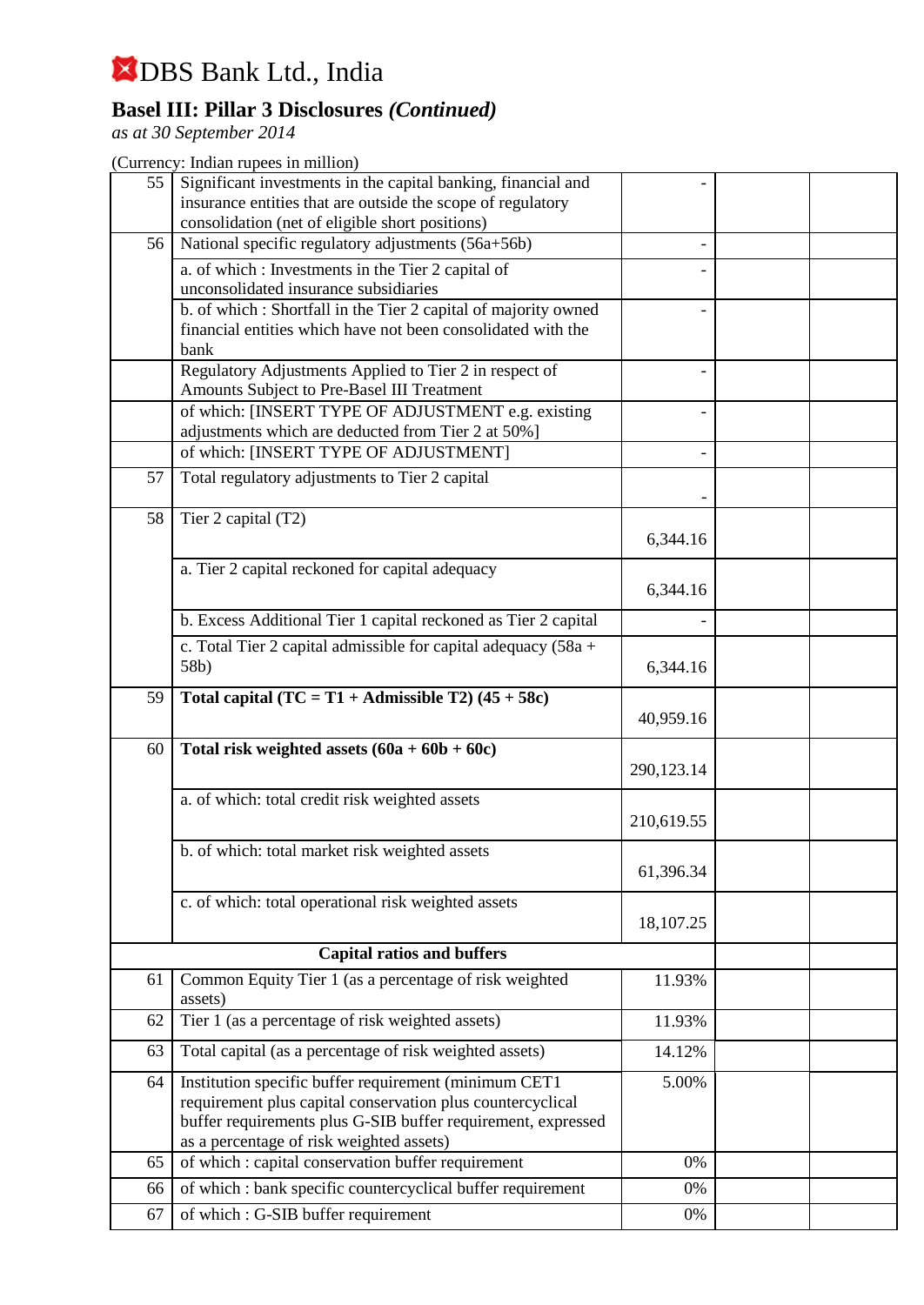## **Basel III: Pillar 3 Disclosures** *(Continued)*

*as at 30 September 2014*

| 68 | Common Equity Tier 1 available to meet buffers (as a                                                                                               | 6.93%     |  |
|----|----------------------------------------------------------------------------------------------------------------------------------------------------|-----------|--|
|    | percentage of risk weighted assets)                                                                                                                |           |  |
|    | National minima (if different from Basel III)                                                                                                      |           |  |
| 69 | National Common Equity Tier 1 minimum ratio (if different<br>from Basel III minimum)                                                               | 5.00%     |  |
| 70 | National Tier 1 minimum ratio (if different from Basel III                                                                                         | 6.50%     |  |
|    | minimum)                                                                                                                                           |           |  |
| 71 | National total capital minimum ratio (if different from Basel<br>III minimum)                                                                      | 9.00%     |  |
|    | Amounts below the thresholds for deduction (before risk weighting)                                                                                 |           |  |
| 72 | Non-significant investments in the capital of other financial<br>entities                                                                          |           |  |
| 73 | Significant investments in the common stock of financial<br>entities                                                                               |           |  |
| 74 | Mortgage servicing rights (net of related tax liability)                                                                                           |           |  |
| 75 | Deferred tax assets arising from temporary differences (net of<br>related tax liability)                                                           |           |  |
|    | Applicable caps on the inclusion of provisions in Tier 2                                                                                           |           |  |
| 76 | Provisions eligible for inclusion in Tier 2 in respect of<br>exposures subject to standardised approach (prior to<br>application of cap)           | 1,404.16  |  |
| 77 | Cap on inclusion of provisions in Tier 2 under standardised<br>approach                                                                            | 3,626.41  |  |
| 78 | Provisions eligible for inclusion in Tier 2 in respect of<br>exposures subject to internal ratings-based approach (prior to<br>application of cap) | <b>NA</b> |  |
| 79 | Cap for inclusion of provisions in Tier 2 under internal ratings-<br>based approach                                                                | <b>NA</b> |  |
|    |                                                                                                                                                    |           |  |
|    | (only applicable between March 31, 2017 and March 31, 2022                                                                                         |           |  |
| 80 | Current cap on CET1 instruments subject to phase out<br>arrangements                                                                               | <b>NA</b> |  |
| 81 | Amount excluded from CET1 due to cap (excess over cap after<br>redemptions and maturities)                                                         | <b>NA</b> |  |
| 82 | Current cap on AT1 instruments subject to phase out<br>arrangements                                                                                | NA        |  |
| 83 | Amount excluded from AT1 due to cap (excess over cap after<br>redemptions and maturities)                                                          | NA        |  |
| 84 | Current cap on T2 instruments subject to phase out<br>arrangements                                                                                 | <b>NA</b> |  |
| 85 | Amount excluded from T2 due to cap (excess over cap after<br>redemptions and maturities)                                                           | NA        |  |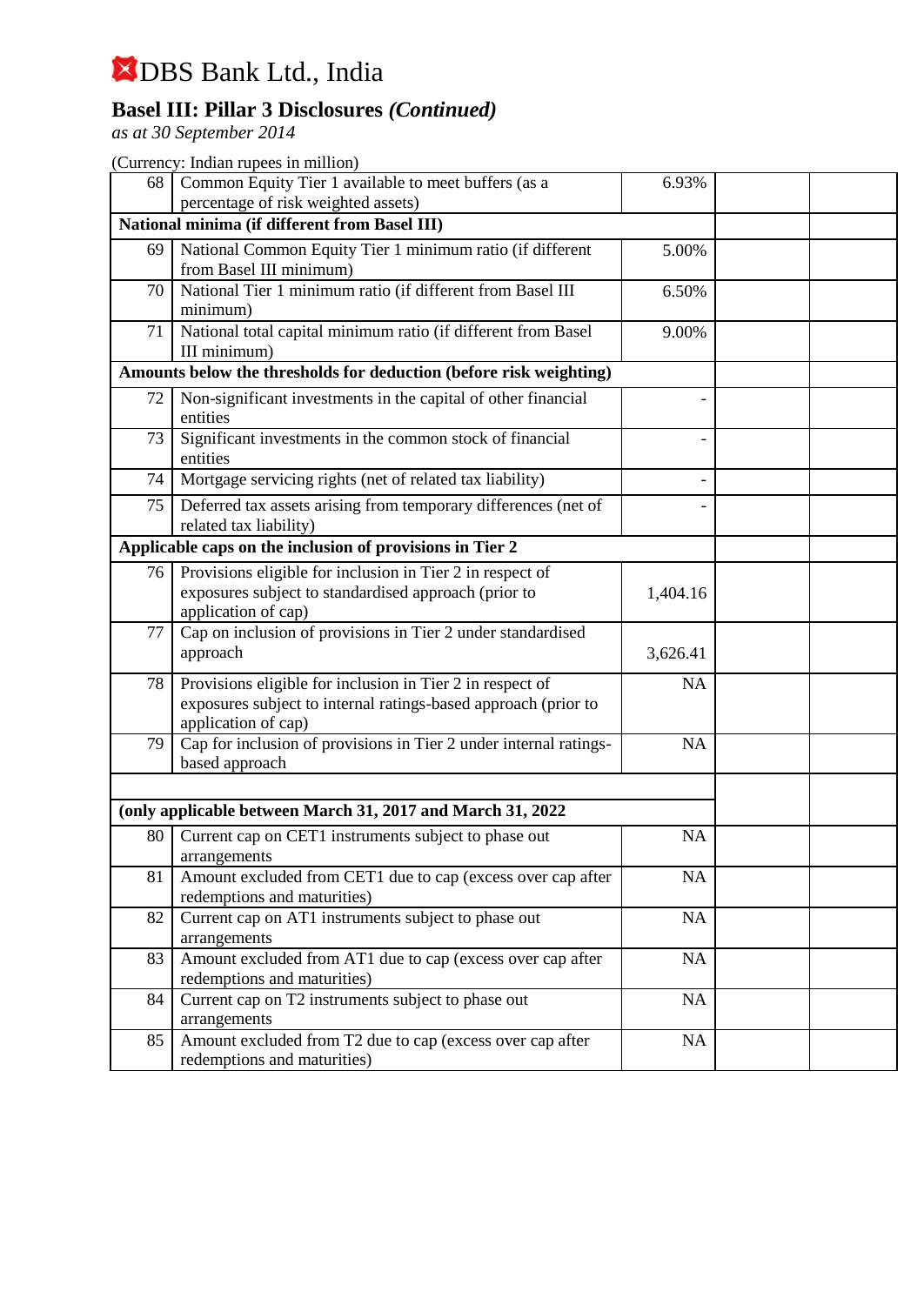## **Basel III: Pillar 3 Disclosures** *(Continued)*

*as at 30 September 2014*

(Currency: Indian rupees in million)

#### **Notes to the above Template**

| Row No.         |                                                                                                                                                                                                              |               |
|-----------------|--------------------------------------------------------------------------------------------------------------------------------------------------------------------------------------------------------------|---------------|
| of the          |                                                                                                                                                                                                              |               |
| template        | <b>Particular</b>                                                                                                                                                                                            | <b>Amount</b> |
| 10              | Deferred tax assets associated with accumulated losses                                                                                                                                                       |               |
|                 | Deferred tax assets (excluding those associated with accumulated<br>losses) net of Deferred tax liability                                                                                                    | 4,590.08      |
|                 | Total as indicated in row 10                                                                                                                                                                                 | 4,590.08      |
| 19              | If investments in insurance subsidiaries are not deducted fully<br>from capital and instead considered under 10% threshold for<br>deduction, the resultant increase in the capital of bank                   |               |
|                 | of which : Increase in Common Equity Tier 1 capital                                                                                                                                                          |               |
|                 | of which : Increase in Additional Tier 1 capital                                                                                                                                                             |               |
|                 | of which : Increase in Tier 2 capital                                                                                                                                                                        |               |
| 26 <sub>b</sub> | If investments in the equity capital of unconsolidated non-<br>financial subsidiaries are not deducted and hence, risk weighted<br>then:                                                                     |               |
|                 | Increase in Common Equity Tier 1 capital<br>$\mathbf{i}$                                                                                                                                                     |               |
|                 | $\mathbf{ii}$<br>Increase in risk weighted assets                                                                                                                                                            |               |
| 44a             | Excess Additional Tier 1 capital not reckoned for capital<br>adequacy (difference between Additional Tier 1 capital as<br>reported in row 44 and admissible Additional Tier 1 capital as<br>reported in 44a) |               |
|                 | of which: Excess Additional Tier 1 capital which is considered as<br>Tier 2 capital under row 58b                                                                                                            |               |
| 50              | Eligible Provisions included in Tier 2 capital                                                                                                                                                               | 1,404.16      |
|                 | Eligible Revaluation Reserves included in Tier 2 capital                                                                                                                                                     |               |
|                 | Total of row 50                                                                                                                                                                                              | 1,404.16      |
| 58a             | Excess Tier 2 capital not reckoned for capital adequacy<br>(difference between Tier 2 capital as reported in row 58 and T2 as<br>reported in 58a)                                                            |               |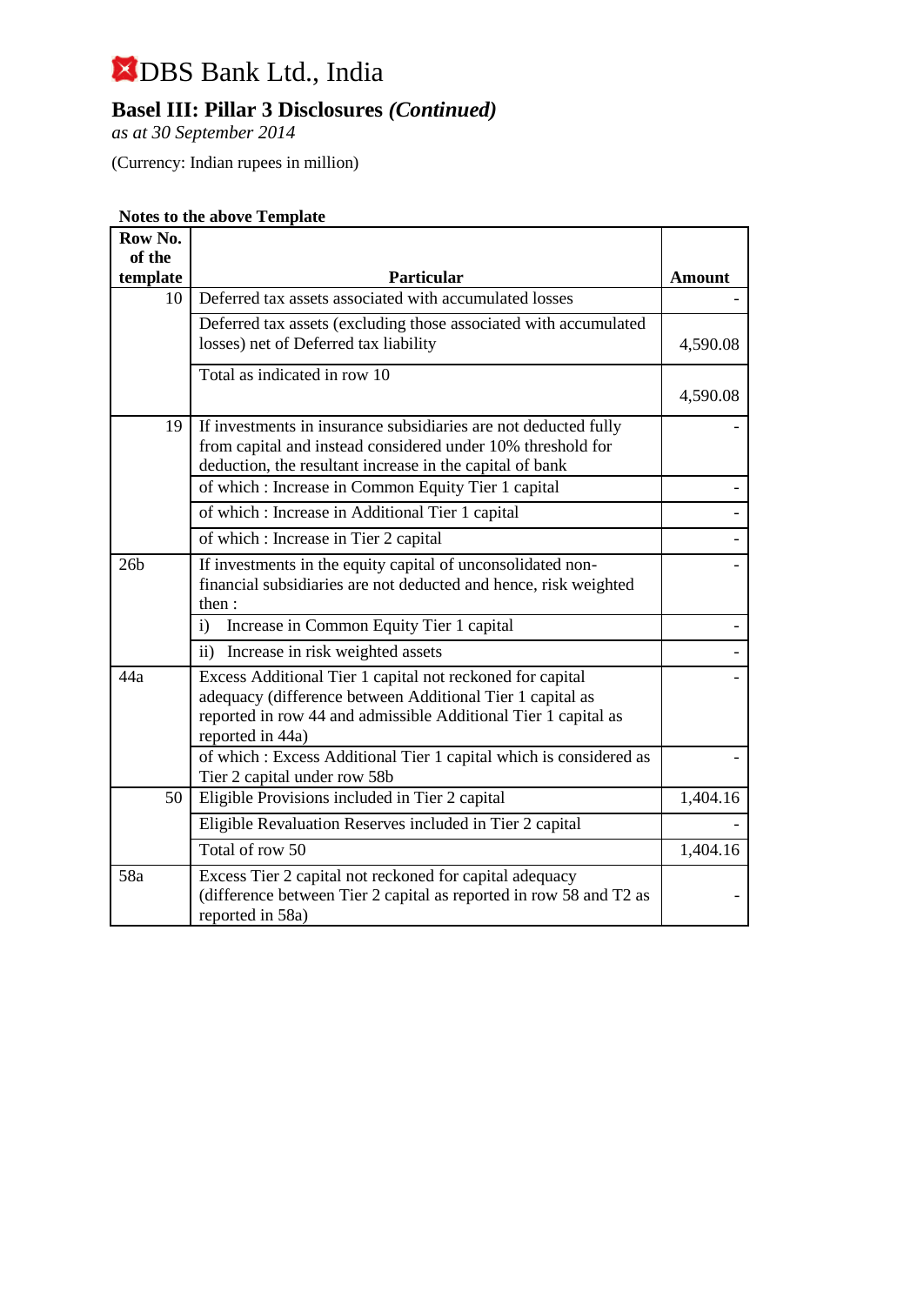## **Basel III: Pillar 3 Disclosures** *(Continued)*

*as at 30 September 2014*

(Currency: Indian rupees in million)

| Step 1      |                                                                                           | <b>Balance</b><br>sheet as in<br>financial<br>statements<br>As on 30 Sep<br>2014 | <b>Balance sheet</b><br>under<br>regulatory scope<br>of consolidation<br>As on 30 Sep<br>2014 |  |
|-------------|-------------------------------------------------------------------------------------------|----------------------------------------------------------------------------------|-----------------------------------------------------------------------------------------------|--|
| $\mathbf A$ | <b>Capital &amp; Liabilities</b>                                                          |                                                                                  |                                                                                               |  |
| i.          | Paid-up Capital                                                                           | 25,438.86                                                                        | 25,438.86                                                                                     |  |
|             | Reserves & Surplus                                                                        | 14,052.01                                                                        | 14,052.01                                                                                     |  |
|             | <b>Minority Interest</b>                                                                  |                                                                                  |                                                                                               |  |
|             | <b>Total Capital</b>                                                                      | 39,490.87                                                                        | 39,490.87                                                                                     |  |
| ii.         | Deposits                                                                                  | 151,475.16                                                                       | 151,475.16                                                                                    |  |
|             | of which: Deposits from banks                                                             |                                                                                  |                                                                                               |  |
|             | of which: Customer deposits                                                               | 151,475.16                                                                       | 151,475.16                                                                                    |  |
|             | of which: Other deposits (pl. specify)                                                    |                                                                                  |                                                                                               |  |
| iii.        | <b>Borrowings</b>                                                                         | 141,397.09                                                                       | 141,397.09                                                                                    |  |
|             | of which: From RBI                                                                        | 20,950.00                                                                        | 20,950.00                                                                                     |  |
|             | of which: From banks                                                                      | 61,766.28                                                                        | 61,766.28                                                                                     |  |
|             | of which : From other institutions & agencies                                             | 33,980.80                                                                        | 33,980.80                                                                                     |  |
|             | of which : Others (pl. specify)                                                           |                                                                                  |                                                                                               |  |
|             | of which : Capital instruments                                                            | 24,700.00                                                                        | 24,700.00                                                                                     |  |
| iv.         | Other liabilities & provisions                                                            | 66,167.36                                                                        | 66,167.36                                                                                     |  |
|             | <b>Total</b>                                                                              | 398,530.48                                                                       | 398,530.48                                                                                    |  |
| $\bf{B}$    | <b>Assets</b>                                                                             |                                                                                  |                                                                                               |  |
| i.          | Cash and balances with Reserve Bank of India                                              | 7,459.89                                                                         | 7,459.89                                                                                      |  |
|             | Balance with banks and money at call and short<br>notice                                  | 3,619.62                                                                         | 3,619.62                                                                                      |  |
| ii.         | Investments:                                                                              | 163,115.70                                                                       | 163,115.70                                                                                    |  |
|             | of which: Government securities                                                           | 163,115.70                                                                       | 163,115.70                                                                                    |  |
|             | of which: Other approved securities                                                       |                                                                                  |                                                                                               |  |
|             | of which: Shares                                                                          |                                                                                  |                                                                                               |  |
|             | of which: Debentures & Bonds                                                              | 7,150.01                                                                         | 7,150.01                                                                                      |  |
|             | of which: Subsidiaries / Joint Ventures /<br>Associates                                   |                                                                                  |                                                                                               |  |
|             | of which: Others (Commercial Papers, Certificate<br>of deposits, PTCs and SIDBI Deposits) | 50,909.24                                                                        | 50,909.24                                                                                     |  |
| iii.        | Loans and advances                                                                        | 159,247.87                                                                       | 159,247.87                                                                                    |  |
|             | of which: Loans and advances to banks                                                     |                                                                                  |                                                                                               |  |

#### **12. Composition of Capital – Reconciliation Requirements**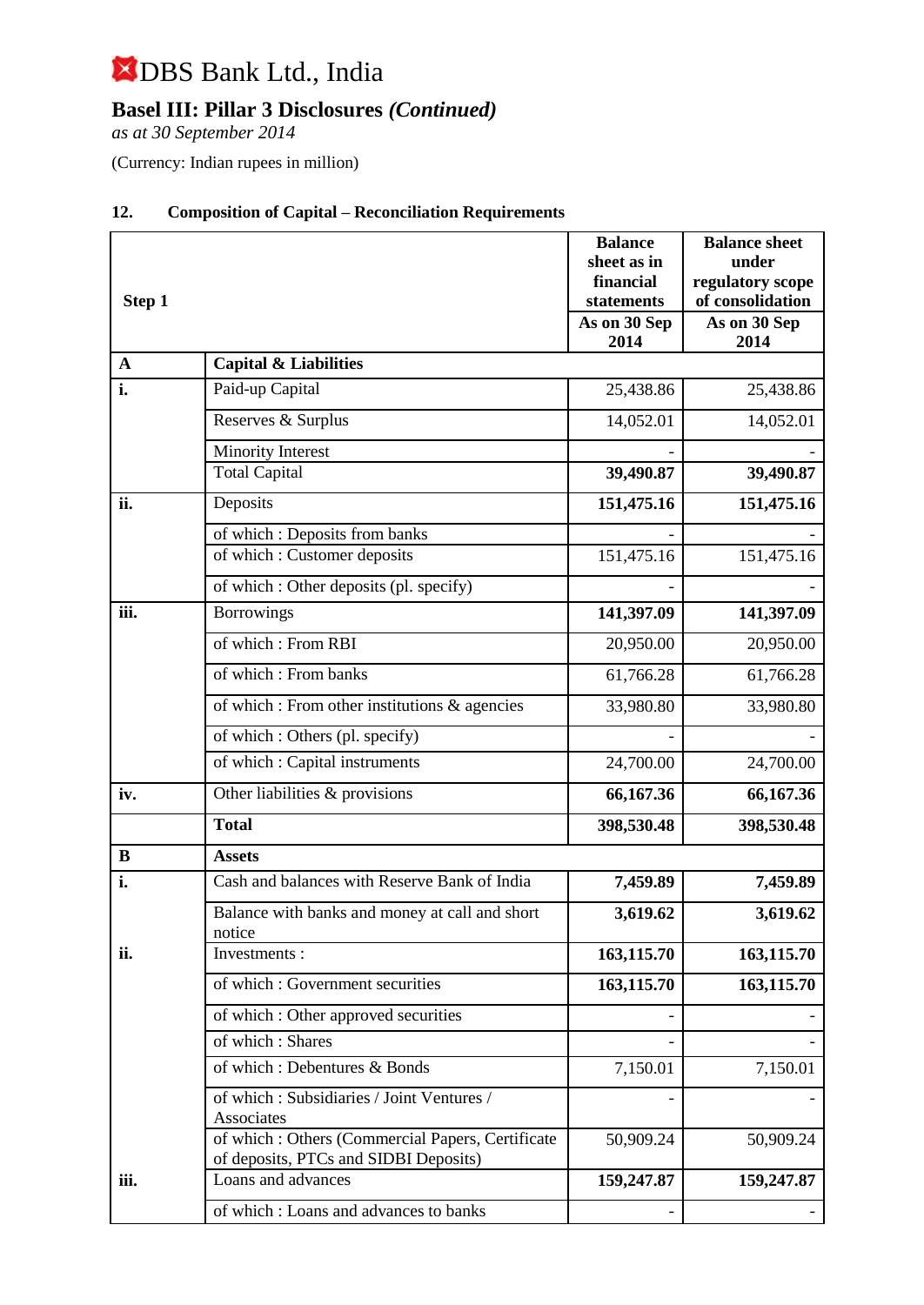## **Basel III: Pillar 3 Disclosures** *(Continued)*

*as at 30 September 2014*

|                | of which: Loans and advances to customers | 159,247.87 | 159,247.87 |
|----------------|-------------------------------------------|------------|------------|
| iv.            | Fixed assets                              | 461.10     | 461.10     |
| $\mathbf{v}$ . | Other assets                              | 64,626.31  | 64,626.31  |
|                | of which: Goodwill and intangible assets  |            |            |
|                | of which: Deferred tax assets             | 4,590.08   | 4,590.08   |
| vi.            | Goodwill on consolidation                 |            |            |
| vii.           | Debit balance in Profit & Loss account    |            |            |
|                | <b>Total Assets</b>                       | 398,530.49 | 398,530.49 |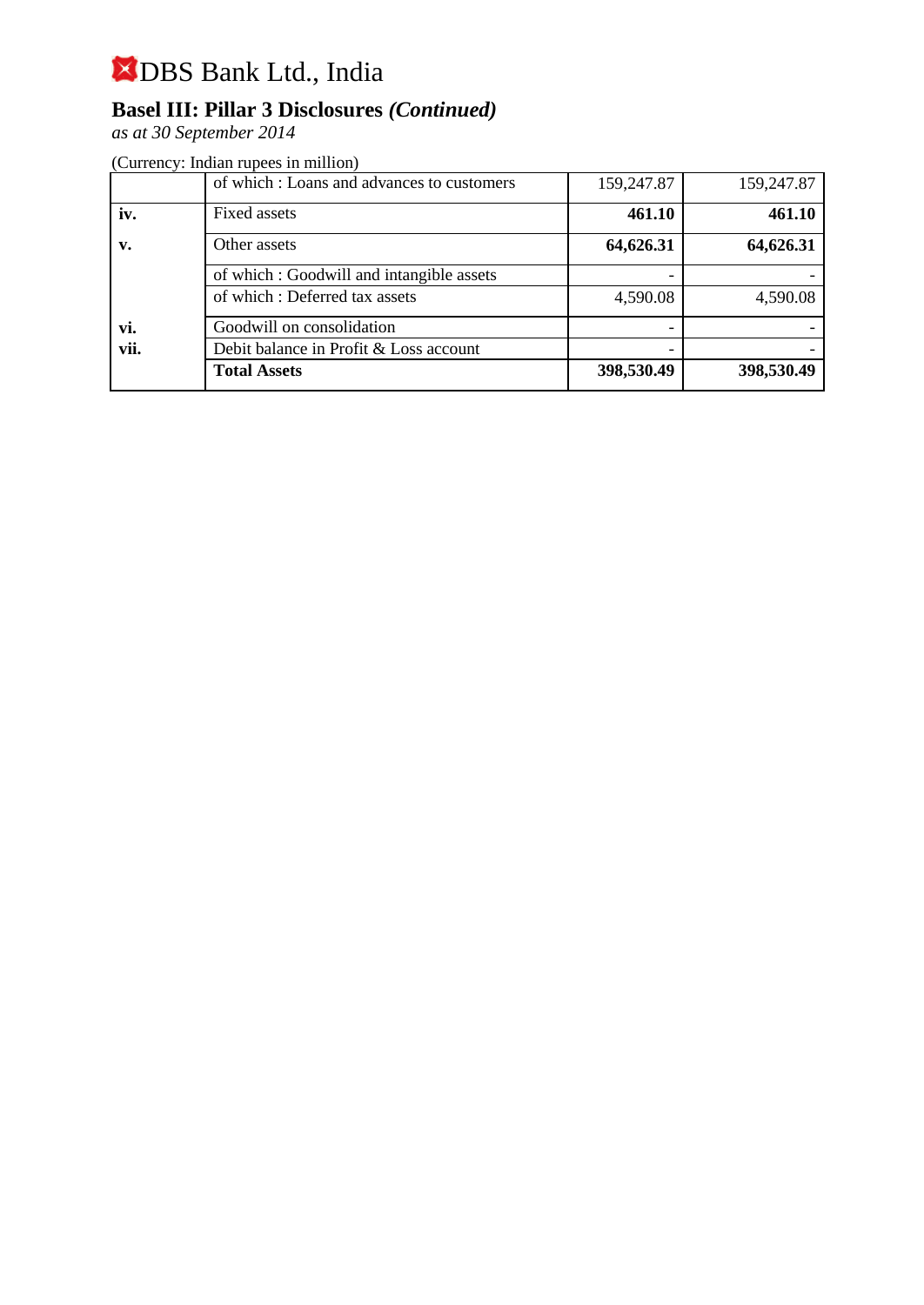## **Basel III: Pillar 3 Disclosures** *(Continued)*

*as at 30 September 2014*

| Step 2      |                                                  | <b>Balance</b><br>sheet as in<br>financial | <b>Balance sheet</b><br>under<br>regulatory scope | <b>Ref</b>   |
|-------------|--------------------------------------------------|--------------------------------------------|---------------------------------------------------|--------------|
|             |                                                  | statements                                 | of consolidation                                  | No.          |
|             |                                                  | As on 30 Sep<br>2014                       | As on 30 Sep<br>2014                              |              |
| $\mathbf A$ | <b>Capital &amp; Liabilities</b>                 |                                            |                                                   |              |
| i.          | Paid-up Capital                                  | 25,438.86                                  | 25,438.86                                         |              |
|             | of which: Amount eligible for CET1               | 25,438.86                                  | 25,438.86                                         | A            |
|             | of which: Amount eligible for AT1                |                                            |                                                   |              |
|             | Reserves & Surplus                               | 14,052.01                                  | 14,052.01                                         |              |
|             | of which:                                        |                                            |                                                   |              |
|             | <b>Statutory Reserve</b>                         | 3,703.38                                   | 3,703.38                                          | $\bf{B}$     |
|             | <b>Capital Reserve</b>                           | 5.10                                       | 5.10                                              | $\mathsf{C}$ |
|             | <b>Investment Reserve</b>                        | 156.95                                     | 156.95                                            | D            |
|             | Amount Retained in India for CAPAD               | 10,760.09                                  | 10,760.09                                         | ${\bf E}$    |
|             | Deferred Tax Reserve                             | 0.54                                       | 0.54                                              |              |
|             | Balance in Profit and Loss account               | (574.04)                                   | (574.04)                                          |              |
|             | Minority Interest                                |                                            |                                                   |              |
|             | <b>Total Capital</b>                             | 39,490.87                                  | 39,490.87                                         |              |
| ii.         | Deposits                                         | 151,475.16                                 | 151,475.16                                        |              |
|             | of which: Deposits from banks                    |                                            |                                                   |              |
|             | of which : Customer deposits                     | 151,475.16                                 | 151,475.16                                        |              |
|             | of which : Other deposits (pl. specify)          |                                            |                                                   |              |
| iii.        | <b>Borrowings</b>                                | 141,397.09                                 | 141,397.09                                        |              |
|             | of which: From RBI                               | 20,950.00                                  | 20,950.00                                         |              |
|             | of which: From banks                             | 61,766.28                                  | 61,766.28                                         |              |
|             | of which : From other institutions $\&$ agencies | 33,980.80                                  | 33,980.80                                         |              |
|             | of which: Others                                 |                                            |                                                   |              |
|             | of which : Capital instruments                   | 24,700.00                                  | 24,700.00                                         |              |
|             | - of which Eligible for T2 capital               | 4,940.00                                   | 4,940.00                                          | $\bf{I}$     |
| iv.         | Other liabilities & provisions                   | 66,167.36                                  | 66,167.36                                         |              |
|             | of which: Provision against standard asset       | 1,112.47                                   | 1,112.47                                          | $\mathbf{J}$ |
|             | of which: Provision for Sale to Reconstruction   | 121.00                                     | 121.00                                            | $\bf K$      |
|             | of which: Provision for Country Risk             | 13.74                                      | 13.74                                             | L            |
|             | <b>Total</b>                                     | 398,530.48                                 | 398,530.48                                        |              |
| B           | <b>Assets</b>                                    |                                            |                                                   |              |
| i.          | Cash and balances with Reserve Bank of India     | 7,459.89                                   | 7,459.89                                          |              |